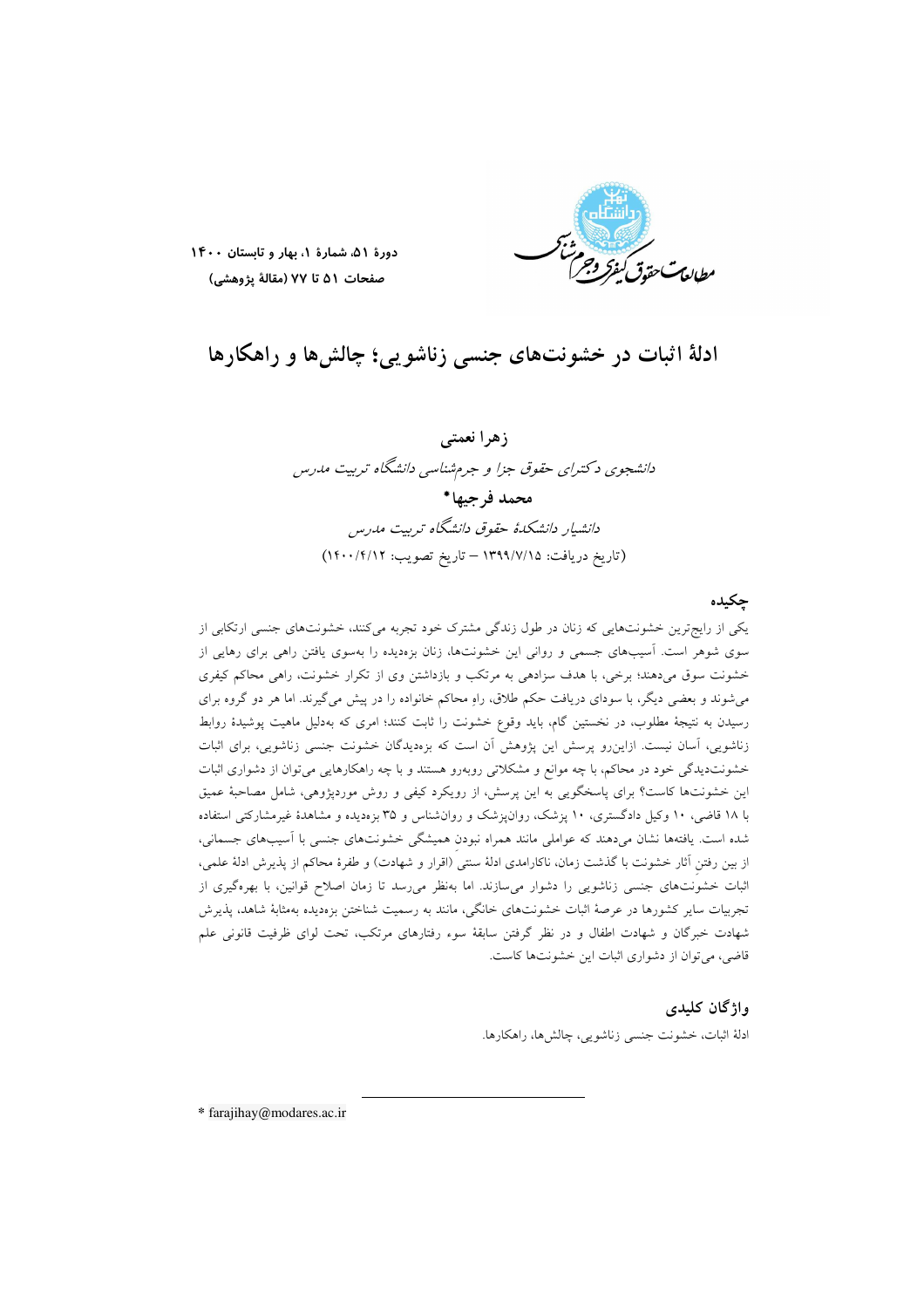ر ...<br>مطالعات تقو*ق کنفوکر و چرم شنگ* دودهٔ ۵۱، شمارهٔ ۱، بعاد و تابستان ۱۴۰۰

#### مقدمه

۵۲

بیان مسئله: نخستین مفهومی که از «خانه» به ذهن متبادر میشود، محلی برای آسایش است؛ اما همین خانه، برای برخی زنان، مکانی برای تحمل رنج و تحقیر بهشمار میرود. سازمان ملل متحد، «خانه» را خطرناکترین و ناامنترین مکان برای زنان معرفی کرده است؛ چراکه اغلب خشونتها عليه زنان در خانههاي خود آنها يا بستگان نزديكشان ارتكاب مي يابند (Snyder, 2019: 6). مطابق آمارهای سازمان جهانی بهداشت، از هر سه زن، یک نفر قربانی خشونت شوهر یا شریک زندگی خود مي شود (WHO, 2019: 1).

در میان خشونتهای خانگی، خشونتهای جنسی، جایگاه ویژهای دارند، زیرا از یک سو، رابطهٔ جنسی جزئی جدایی ناپذیر از زندگی مشترک است و از سوی دیگر، ماهیت رابطهٔ جنسی، سبب رؤیتناپذیری این خشونتها میشود. خشونت جنسی زناشویی را به رفتار یا تماس جنسی تحمیل شده بر همسر از طریق اجبار فیزیکی یا تهدید روانی یا القای ترس، تعریف کردهاند (McOrmond-Plummer, 2013: 18). مهمترين مصاديق خشونت جنسي زناشويي عبارتاند از: تجاوز زناشویی ٰ (رابطهٔ دخولی اجباری)، آزارگری جسمانی یا روانی حین مقاربت، اجبار همسر به تماشای محتویات هرزه، افترا و توهین جنسی، واداشتن همسر به رفتارهای غیرانسانی (مانند پارس كردن) حين رابطة زناشويي، محروم كردن همسر از رابطة جنسي، كنترل تصميمات جنسي همسر (بارداری/ عقیم سازی)، اجبار همسر به درگیر شدن در روابط جنسی گروهی ( :Bagwell-Gray, 2015  $(7-10)$ 

خشونتهای جنسی زناشویی بهدلیل دسترسی آسانتر مرتکب به قربانی و احساس اعتماد و نزدیکی قربانی به مرتکب، ماهیتی تکرارشونده دارند (DuMont, 2006: 140). با تکرار خشونتها و شدت گرفتن آسیبها، زنان در جستوجوی راهی برای پایان دادن به خشونت برمیآیند؛ برخی، چاره را در طلاق و ترک زندگی مشترک می یابند و بعضی دیگر، سعی میکنند با تعقیب کیفری شوهر و تهدید وی به مجازات، به خشونتدیدگی خود پایان دهند. خواستهٔ بزهدیده هرچه که باشد (طلاق یا متنبه ساختن شوهر)، در وهلهٔ نخست، وقوع خشونت باید ثابت شود. این در حالی است که خشونتهای جنسی زناشویی، اولاً در «بستر» یعنی خلوت زوجین اتفاق می|فتند که ثالثی ناظر وقوع أنها نيست و ثانياً برخلاف خشونتهاى جنسى بيگانه، معمولاً با اَسيبهاى جسمانى همراه نيستند (Little, 2005: 1332-1333). بنابراين، مهمترين چالش بزەديدگان در محاكم، دشواري اثبات وقوع خشونت است. از همین رو، پرسش اصلی پژوهش آن است که بزهدیدگان خشونت

1. Marital Rape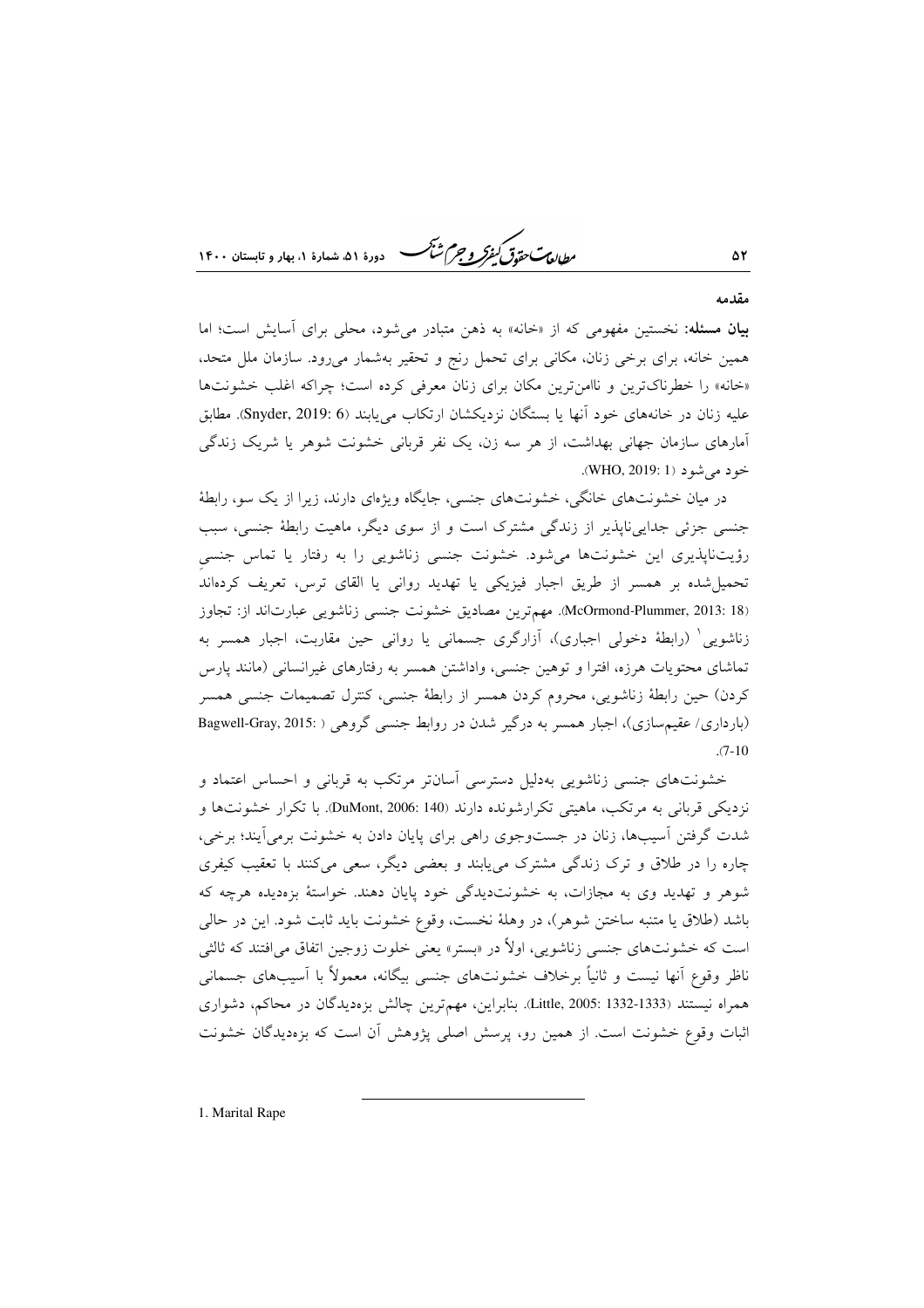جنسی زناشویی، برای اثبات خشونتدیدگی خود در محاکم، با چه موانع و مشکلاتی روبهرو هستند و با چه راهکارهایی می توان از دشواری اثبات این خشونتها کاست؟

اگرچه در غرب پژوهشهای دامنهداری در حوزهٔ خشونتهای جنسی زناشویی انجام گرفته، در ایران، این موضوع در سالهای اخیر مورد توجه قرار گرفته است. غالب پژوهشهای انجامگرفته در این زمینه، به جرمشناسی علتشناسانه یا امکان سنجی جرمانگاری این خشونتها در نظام حقوقی ایران بر پایهٔ ظرفیتهای فقهی و حقوقی پرداختهاند. تنها مقالهای که نیمنگاهی به بحث ادلهٔ اثبات در خشونتهای جنسی خانگی داشته، پژوهش بابازاده و آذری (۱۳۹۸) است که در آن مقاله نیز بهاختصار صرفاً از چالشهای اثبات سخن به میان آمده و راهکاری برای برون(فت از آنها ارائه نشده است. ازاین رو مقالهٔ حاضر، از حیث پرداختن به چالشهای بیشتر و بهویژه از حیث پیشنهاد راهکار، در مقایسه با پژوهشهای قبلی، واجد نوآوری است. در حقیقت، این مقاله سعی دارد تا افزون بر تحلیل عمیقتر چالشهای اثبات خشونتهای جنسی زناشویی در محاکم ایران، با «رویکردی تطبیقی»، مختصری بر دانش و ادبیات حقوقی ایران در عرصهٔ ارائهٔ «راهکارها» بیفزاید.

**روش تحقیق**: با توجه به پرسش تحقیق و ماهیت موضوع مورد مطالعه، نوع پژوهش کیفی است و از روش موردیژوهی استفاده شده است. پژوهش کیفی، پژوهشی است که بخش عمدهٔ یافتههای آن، تفسیری و تحلیلی بوده و با توسل به عملیات آماری یا سایر روشهای کمّی و شمارشی بهدست نیامده باشد (استراوس و کربین، ۱۳۹۰: ۲). همچنین، موردپژوهی که به آن مطالعهٔ موردی نیز گفته میشود، یکی از روشهای پژوهش کیفی است که بر مطالعهٔ عمیق نمونهٔ معینی از یک پدیده که بدان «مورد» می گویند، تمرکز دارد (گال و همکاران، ۱۳۸۳: ۹۴۲). در این مطالعهٔ کیفی موردیژوهانه، بهمنظور جمعآوری دادههای مورد نیاز برای پاسخ به پرسش پژوهش، از دو ابزار مصاحبهٔ عمیق و مشاهدهٔ غیرمشارکتی استفاده شده است. مصاحبهٔ عمیق، شیوهٔ تحقیق کیفی شامل گفتوگوی فردی چهرهبهچهره، فشرده و معمولاً طولانیمدت با شمار معدودی از پاسخ<هندگان بهمنظور کشف دیدگاههای آنان دربارهٔ یک ایده، پدیده، برنامه یا وضعیت خاص است ( & Boyce Neale, 2006: 3). در این زمینه، پنج گروهِ زنان بزهدیده<sup>ا</sup> (۳۵ نفر)، قضات (۱۸ نفر)، وکلای دادگستری (۱۰ نفر) و پزشکان متخصص بیماریهای زنان (۴ نفر) و روانپزشکان، روانشناسان، سکسولوژیستها و زوج٫درمانگران (۶ نفر) بهعلت ارتباطشان با موضوع پژوهش، مورد مصاحبه واقع شدند. جامعهٔ اَماری مصاحبهشوندگان، با روش نمونهگیری هدفمند انتخاب شد تا خصوصیات لازم برای پاسخگویی به پرسشهای مرتبط با پدیدهٔ موردنظر را دارا باشند. معیار تعیین حجم نمونه نیز

۱. منظور، بزهدیدگانی است که با مراجعه به یکی از محاکم قضایی تهران (محکمهٔ خانواده یا دادسرا و دادگاه کیفری) طرح دعوا كرده بودند.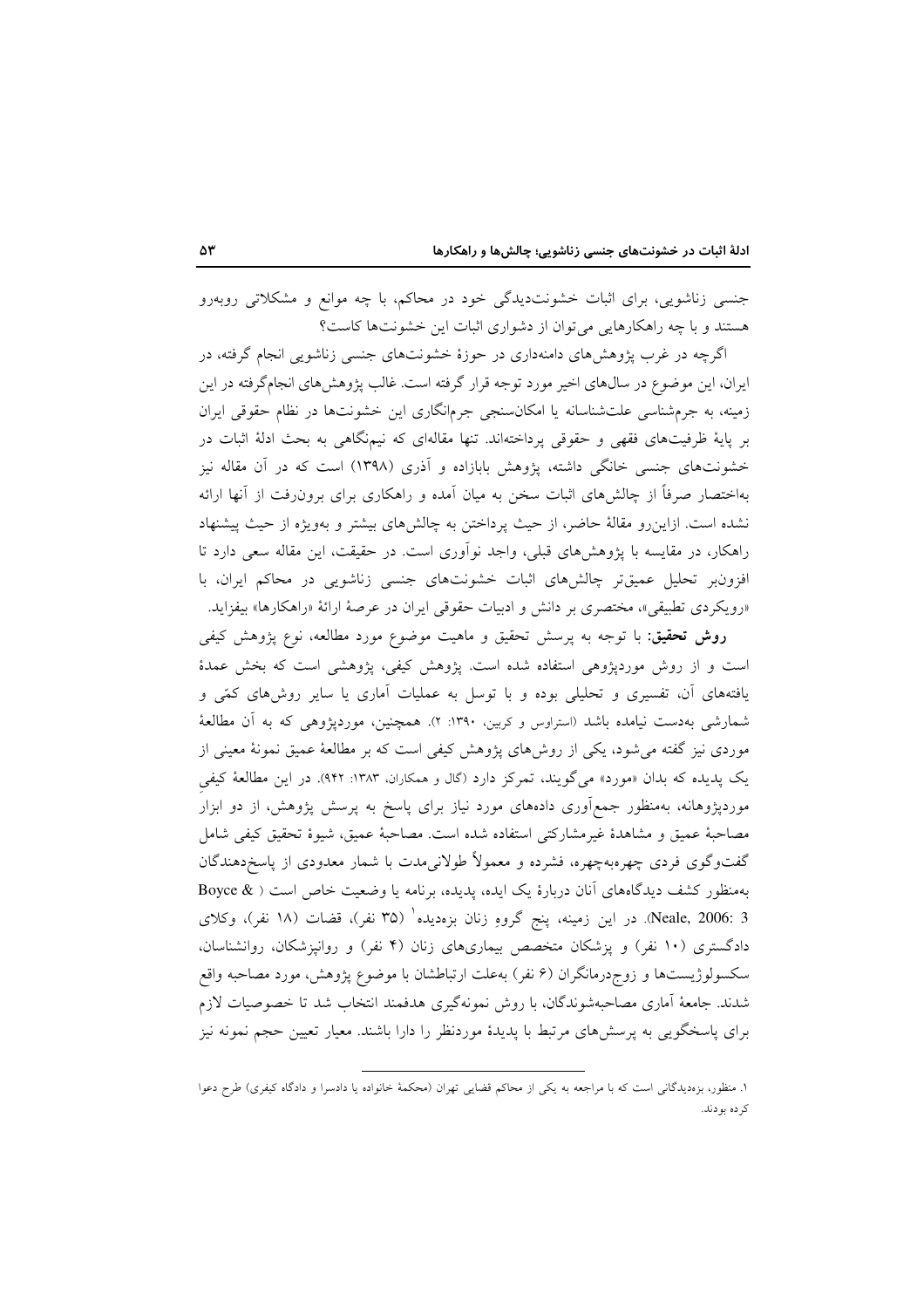ر ای<del>د کرد.</del><br>روان**د ترت کنفر و جرم شنگ ه**سی دورهٔ ۵۱، شهارهٔ ۱، بعاد و قابستان ۱۴۰۰

اشباع نظری قرار گرفت. ابزار دیگر مورد استفاده برای گردآوری دادههای مورد نیاز، مشاهدهٔ غیرمشارکتی بود. در این نوع مشاهده، برخلاف مشاهدهٔ مشارکتی، پژوهشگر بدون دخالت در کنشها و واکنشهای جامعهٔ مورد مطالعه، فقط به مشاهده و ملاحظهٔ رخدادها از بیرون و ثبت آنها اکتفا می کند. این مهم، از طریق ۱۶ بار حضور در شعبات و راهروهای محاکم خانواده، دادسراها و دادگاههای کیفری حاصل شد. تمام مصاحبهها و مشاهدهها در بازهٔ زمانی دیماه ۱۳۹۸ تا مردادماه ۱۳۹۹ در محاکم قضایی شهر تهران انجام شده است.

**ساماندهی یژوهش:** یافتههای یژوهش در سه بخش سامان داده شده است؛ در بخش نخست، از جایگاه خشونتهای جنسی زناشویی در نظام حقوقی و قضایی ایران سخن به میان آمده است، زیرا ابتدا بايد روشن شود كه اين خشونتها چگونه به نظام قضايي ما راه مي يابند تا سپس بتوان نحوهٔ اثبات آنها را بررسی کرد. در بخش دوم، با استفاده از دادههای حاصل از مطالعات میدانی، چالشهای اثبات خشونتهای جنسی زناشویی در محاکم به تصویر کشیده شده است. بخش سوم نیز به ارائهٔ راهکارهایی برای برون رفت از چالشهای مذکور اختصاص دارد. از آنجا که قوانین فعلی ایران در خصوص اثبات خشونتهای خانگی کارایی چندانی ندارند، برای یافتن بهترین و مؤثرترین راهکارها باید به تجربیات کشورهای پیشرو در عرصهٔ مبارزه با خشونتهای خانگی مراجعه کرد؛ کشورهایی که بر پایهٔ پژوهشهای تجربهمحور، با توجه به ویژگیها و مقتضیات خاص خشونتهای خانگی، رویههایی افتراقی برای اثبات این خشونتها اتخاذ کردهاند. ازاینرو، در بخش راهکارها، سعی شده است تا با بهرهگیری از قوانین و تجربیات سایر کشورها (بهویژه آمریکا، کانادا، انگلستان و ایتالیا)، راهکارهایی برای تسهیل اثبات خشونتهای جنسی زناشویی در نظام قانونی و قضایی ایران پیشنهاد شود.

۱. قالبهای حقوقی طرح دعوا در خشونتهای جنسی زناشویی

پیش از پرداختن به چالشهای اثبات خشونتهای جنسی زناشویی در محاکم و ارائهٔ راهکارهایی برای رفع آنها، آشنایی با قالبهای حقوقی طرح دعوا در این زمینه ضروری می نماید. به بیان بهتر، از آنجا که در حقوق داخلی ایران، خشونتهای جنسی زناشویی بهصورت مستقل مورد قانونگذاریهای کیفری و حمایتی قرار نگرفتهاند، باید دید که این موارد، چگونه و تحت چه عناوینی به دستگاه قضایی راه می یابند و رسیدگی میشوند. در این زمینه، خشونتهای جنسی زناشویی را می توان در دو عرصه مورد توجه قرار داد: ۱. حقوق کیفری و ۲. حقوق خانواده.

در عرصهٔ حقوق کیفری، معدودی از خشونتهای جنسی ارتکابی از سوی شوهر وصف مجرمانه دارند؛ مانند افضای همسر مندرج در مادهٔ ۶۶۰ ق.م.ا و مواقعهٔ منتهی به فوت یا نقص عضو یا

۵۴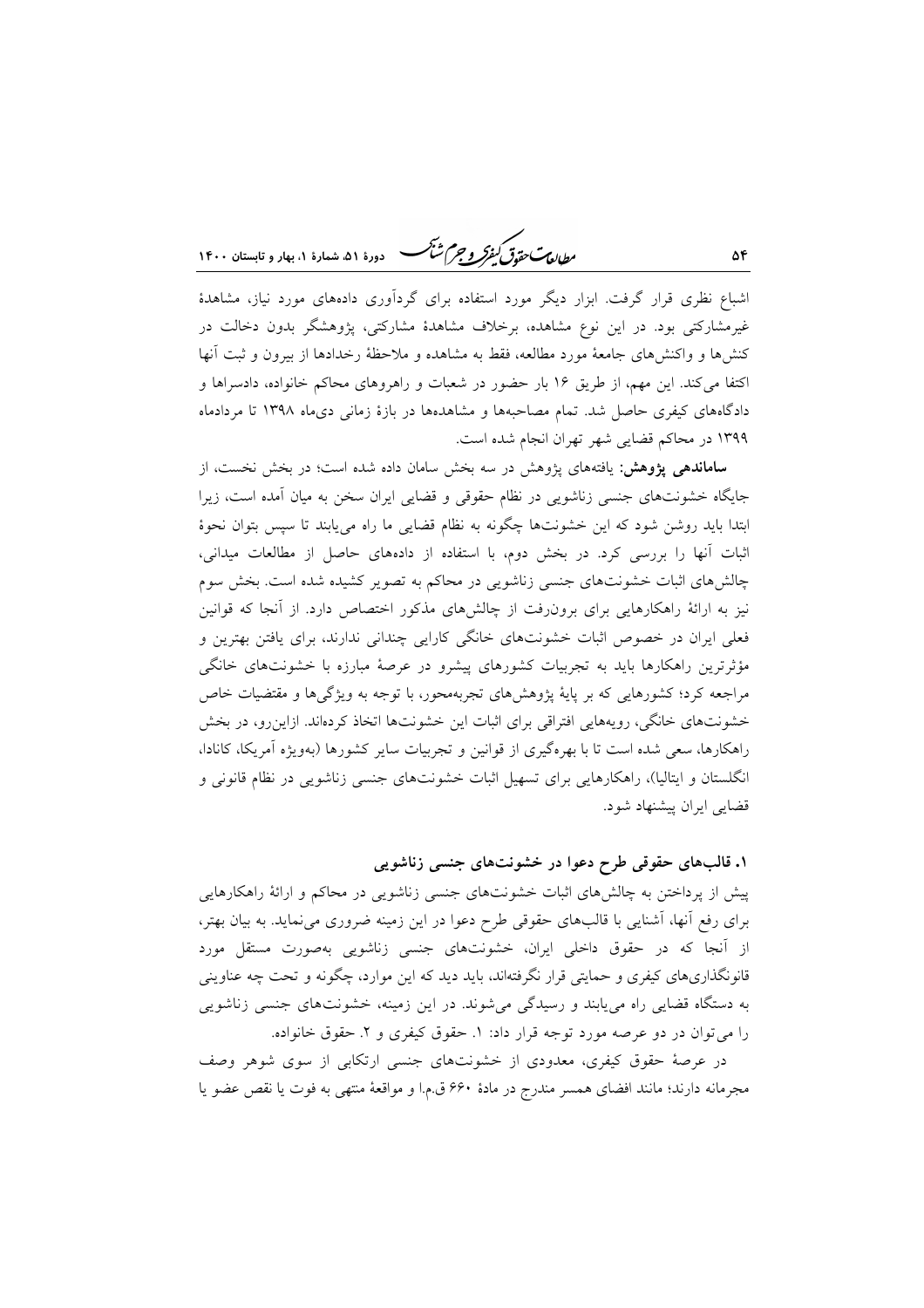مرض دائم زوجهٔ زیر ۱۳ سال مندرج در مادهٔ ۵۰ قانون حمایت خانواده. با این حال، چون غالب خشونتهای جنسی زناشویی، بهصراحت جرمانگاری نشدهاند، بزهدیدگان این خشونتها، با راهنمایی وکلا یا حتی خود قضات (دادیاران تحقیق زن در دادسرا)، شکایت خود را تحت عناوین مجرمانهٔ دیگری مطرح میکنند. در این زمینه، خشونتهای جنسی جسمانی با برچسب «جرائم علیه تمامیت جسمانی» و خشونتهای جنسی کلامی و روانی با برچسب «جرائم علیه حیثیت و شخصیت معنوی» به دادسراها و دادگاههای کیفری وارد می شوند. برای نمونه، اگر خشونت جنسی ارتکابی از سوی شوهر، جنبهٔ جسمانی داشته باشد، شکایت بزهدیده تحت یکی از عناوین مجرمانهٔ عمومی مانند ضرب و جرح عمدی ْ، جنایات موجب زوال یا نقص منافع (مانند سلس و ریزش ادرار، عدم ضبط مدفوع، از بین بردن قدرت بارداری یا لذت مقاربت، ایجاد اختلال در عادت ماهانه، از بین بردن عانه یا اَسیب رساندن به اَلت تناسلی یا پستان ٔ و…)، سقط جنین ٔ و حتی ضرب بلااثر <sup>۲</sup>، به ثبت می رسد. همچنین برای ثبت خشونتهای جنسی دارای جنبهٔ کلامی و روانی، بهطور معمول از عناوين مجرمانهٔ قذف، تهديد، توهين° و افترا استفاده مي شود. افزونبر اين، در مواردي مانند انحرافات جنسی شوهر، اجبار همسر به تنفروشی یا ترغیب وی به درگیر شدن در روابط جنسی گروهی یا ضربدری، از عناوین مجرمانهٔ اشاعهٔ فحشا یا رابطهٔ نامشروع (از سوی شوهر) برای تشکیل پروندهٔ کیفری استفاده می شود. جالب آنکه، گاه بزهدیدگان ناآشنا با امور حقوقی و فاقد وکیل، با طرح عنوان مجرمانهٔ ترک انفاق، مقدمات ورود خود به دادسرا و شکایت از خشونتگری جنسی شوهر را فراهم می آورند.<sup>۶</sup>

در عرصهٔ حقوق خانواده نیز خشونتهای جنسی ارتکابی از سوی شوهر، در پروندههای طلاق به درخواست زوجه مورد توجه قرار می گیرند. در حقوق ایران، زوج می تواند با رعایت تشریفات قانونی، همسر خود را طلاق دهد؛ بدون آنکه نیاز به اثبات موجب یا موجبات خاصی باشد. لیکن

١. مادة ٢٠١ ق.م.ا (ديات) و مادة ۶۱۴ ق.م.ا (تعزيرات).

۲. به ترتیب موضوع مواد ۷۰۴ تا ۷۰۸، ۶۶۴، ۶۶۸ و ۶۶۹ ق.م.ا.

٣. مادهٔ ٧١٧ ق.م.ا.

۴. مادة ۵۶۷ ق.م.ا.

<sup>.&</sup>lt;br>۵. از عنوان مجرمانهٔ «توهین»، بهویژه برای طرح شکایت کیفری از خشونتگری جنسی روانی در قالب «اجبار همسر به ایفای نقش برده در رابطة زناشويي» استفاده مي شود.

۶. برای نمونه، یک دادیار تحقیق زن در یکی از دادسراهای تهران، دربارهٔ یکی از تجربیات خود چنین گفته است: «*خانمی شکایت* کیفری ترک انفاق مطرح کرده بود، اما پس از حضور در دادسرا و استماع اظهاراتش مشخص شد که مشکل اساساً ترک انفاق نیست و وی مورد خشونت جنسی روانی واقع شده است. بنده ایشان را راهنمایی کردم که باید شکایت خود را تحت عنوان کیفری اتوهین» مطرح نماید. در حقیقت، این خانم، بهدلیل ناآگاهی از قوانین، فقط تلاش کرده بود با طرح یک عنوان مجرمانه علیه شوهر خود، وارد نظام قضایی شود تا گوشی برای شنیان دردِ دل اصلی خود پیا، کناه».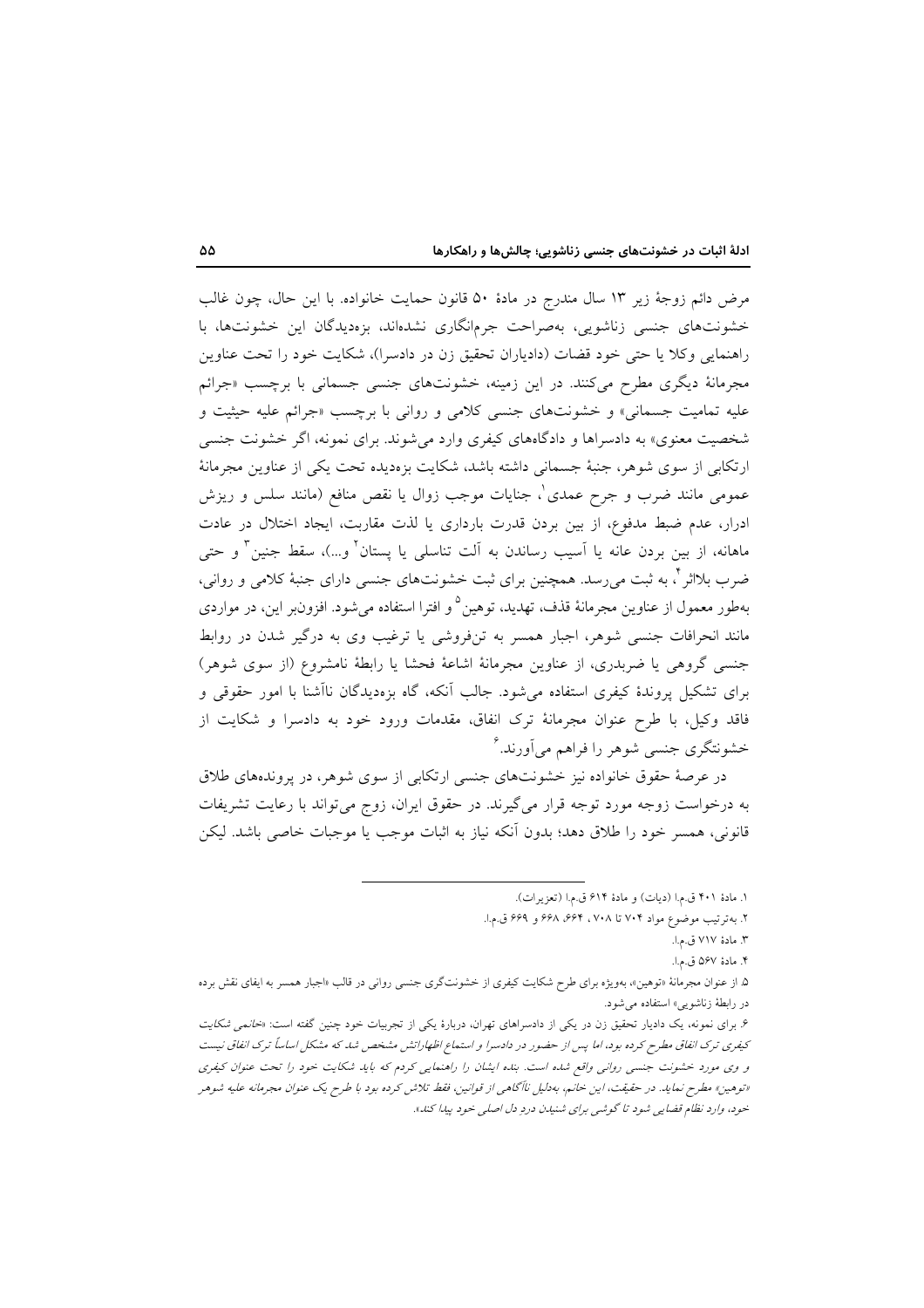ر داندست متقاس کرد.<br>روالطالبات متقاقل کفرکر و جرم شنگ دودهٔ ۵۱، شعادهٔ ۱، بعاد و تابستان ۱۴۰۰

یذیرش درخواست طلاق از سوی زوجه، منوط به اثبات یکی از موجبات قانونی طلاق است. به موجب تبصرهٔ الحاقی به مادهٔ ۱۱۳۳ ق.م، زن میتواند با وجود شرایط مقرر در مواد ۱۱۱۹، ۱۱۲۹ و ۱۱۳۰ این قانون، از دادگاه تقاضای طلاق کند. از آنجا که مادهٔ ۱۱۱۹ به تخلف زوج از شرایط ضمن عقد و مادهٔ ۱۱۲۹ به عجز شوهر از پرداخت نفقه اشاره دارند، روشن است که از میان موجبات قانونی طلاق به درخواست زوجه، تنها موجبی که میتواند خشونت جنسی زناشویی را تحت لوای خود بگیرد، عسر و حرج مندرج در مادهٔ ۱۱۳۰ است. تبصرهٔ الحاقی به مادهٔ ۱۱۳۰ ق.م، عسر و حرج را به وضعیتی که ادامهٔ زندگی را برای زوجه مشقتبار ساخته و تحمل آن دشوار باشد، تعریف کرده و یکی از مصادیق آن را ضرب و شتم یا هرگونه سوء رفتار مستمر زوج را که عرفاً با توجه به وضعیت زوجه قابل تحمل نباشد، دانسته است. بنابراین، زوجهای که متقاضی طلاق به علت خشونت و سوء رفتار جنسی زوج است، می تواند دادخواست خود را با عنوان طلاق بهعلت عسر و حرج در محاکم خانواده مطرح کند. البته روشن است که چنین زوجهای برای پیروزی در دعوای طلاق، باید بتواند ادعای خود مبنی بر سوء رفتار جنسی مستمر زوج را در محکمه ثابت کند و اینجاست که مشکلات مربوط به ادلهٔ اثبات خودنمایی میکند.

نکتهٔ حائز اهمیت اّنکه، اگرچه با وجود نواقص قانونی، شماری از پروندههای خشونت جنسی زناشویی به محاکم خانواده و دادسراها و دادگاههای کیفری ایران راه می یابند، به علت عدم کفایت دلایل در نتیجهٔ ناکارامدی مقررات موجود در حوزهٔ ادلهٔ اثبات، غالب دادخواستهای طلاق بهعلت سوء رفتار جنسی شوهر، رد میشوند و بیشتر پروندههای کیفری نیز، با قرار منع تعقیب یا حکم برائت، مختومه می شوند. در ادامه، به مهم ترین این چالشها اشاره می شود.

## ۲. چالشهای اثبات خشونتهای جنسی زناشویی

۵۶

اثبات خشونتهای جنسی، بهویژه وقتی میان مرتکب و قربانی سابقهٔ رابطهٔ جنسی داوطلبانه وجود داشته باشد، دشوار است. این دشواری در روابط زناشویی که رضایت زوجین به رابطهٔ جنسی مفروض انگاشته می شود، بیشتر خودنمایی میکند (Backhouse, 1984: 179-180). دی سانکتیس، مشکلات مربوط به اثبات خشونتهای خانگی را در دو دسته طبقهبندی کرده است: نخست، موانع آمادهسازی پرونده برای طرح در دادگاه که مواردی مانند فقدان شهود یا عدم تمایل آنها به ادای شهادت و نبودن شواهد و مستندات فیزیکی را در برمیگیرد و دوم، موانع مربوط به اقناع دادگاه که به تعصبات جنسیتی و دیدگاههای پیشداورانهٔ هیأت منصفه و قضات دربارهٔ قربانیان خشونتهای خانگی بازمی گردد (DeSanctis, 1996: 367. /یکن ٰ نیز در کنار اشاره به فقدان ادلهٔ

1. Aiken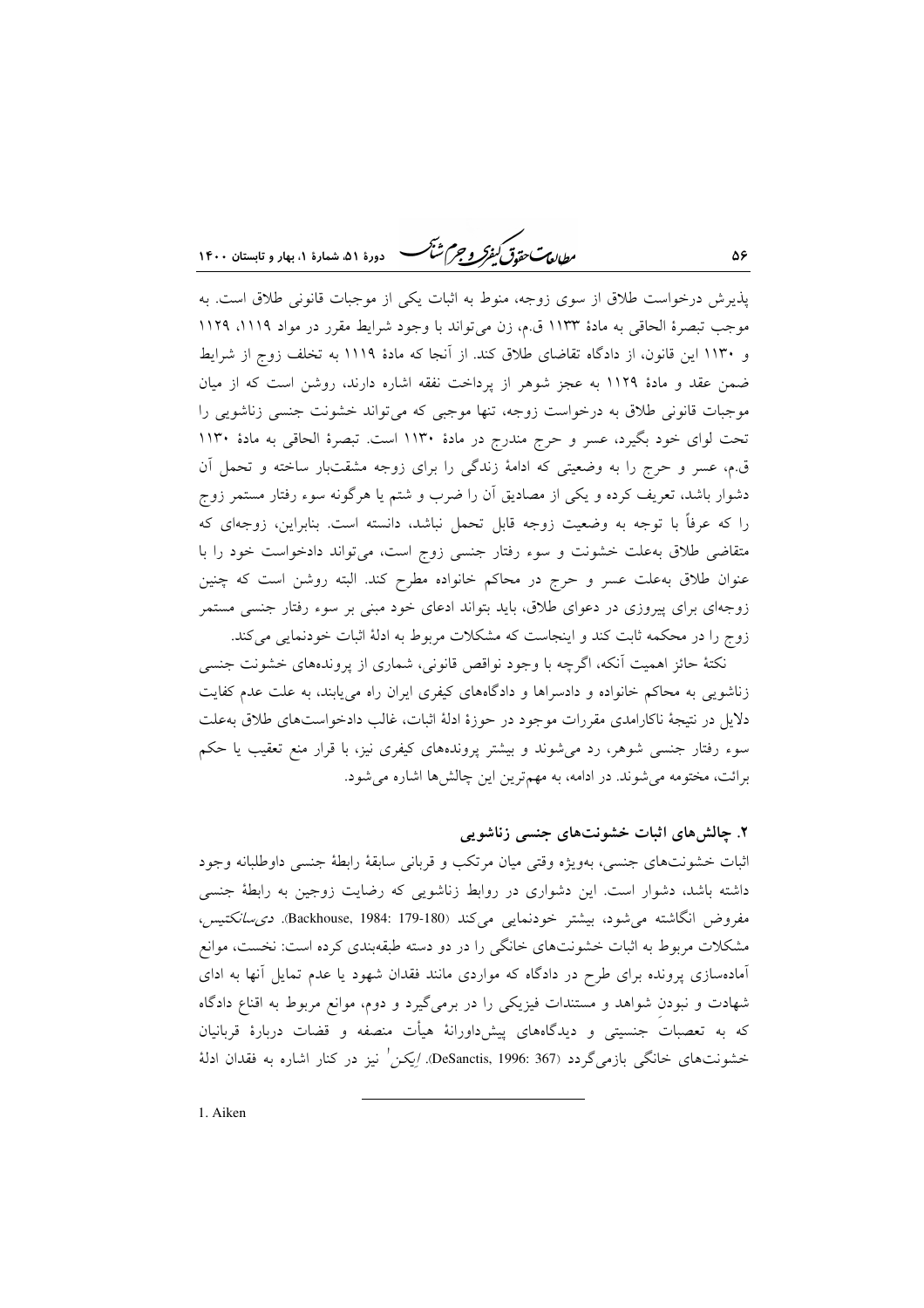فیزیکی، پایبندی دادگاهها به اصول سنتی ادله را مانع مهمی بر سر راه اثبات خشونتهای خانگی دانسته است (45-44 :Aiken, 2000). مهمترين چالشهاى اثبات خشونتهاى جنسى زناشويى در محاكم عبارتاند از:

۱ . ۲. همراه نبودن همیشگی خشونتهای جنسی با آسیبهای جسمانی خشونتهای جنسی زناشویی را از حیث همراه بودن یا نبودن با آسیبهای جسمانی می توان به دو دسته تقسیم کرد که این امر بر قابلیت اثبات آنها تأثیر بسزایی دارد. نخست، خشونتهایی که با آسیبهای جسمانی همراهند و ازاین رو به شرط اقدام بهموقع بزهدیده برای دریافت گواهی پزشکی مبنی بر ورود آسیب، با سهولت بیشتری قابل اثبات هستند. دخولهای خشن یا نامتعارف که اسیبهایی مانند پارگی واژن، زخمهای مقعدی، بی|ختیاری یا نشت ادرار یا مدفوع، اَمنوره، خونریزی رحم و حتی سقط جنین ایجاد میکنند و روابط جنسی ملایم، اما انتقالدهندهٔ بیماریهای آمیزشی ـ از ایدز، هپاتیت و زگیل تناسلی گرفته تا انواع عفونتهای قارچی و ویروسی ــ همگی از این زمرهاند Shayka, 2014: 66). مواردی را نیز که در آنها آثار مقاومت در برابر خشونت (جراحت، کبودی، سوختگی، گازگرفتگی و...) مشهود است، می توان در همین دسته جای داد ( :Falk, 2014 345)؛ دوم، خشونتهایی که با آسیبهای جسمانی همراه نیستند، اما آسیبهای روانی ناشی از آنها، شدید و برای بزهدیدگان رنج آور و تحمل ناپذیر است. در این خشونتها، که در مقایسه با خشونتهای دستهٔ اول، بهمراتب از فراوانی بیشتری برخوردارند، علت فقدان آسیب جسمانی، گاه، نوع اجبار بهکاررفته برای واداشتن همسر به فعالیت جنسی موردنظر و گاه، ماهیت غیرفیزیکی (غیرتماسی) خشونت ارتکابی است.

نخستین عاملی که سبب میشود خشونتهای جنسی زناشویی، آسیبهای جسمانی از خود بر جای نگذارند، نوع اجبار است. گاه، رفتارهای جنسی تماسی بهصورت اکراهی و برخلاف میل باطنی همسر بر وی تحمیل میشوند، اما بهدلیل آنکه همسر در نتیجهٔ تهدید یا فشار روانی، ظاهراً به انجام آنها رضایت داده است، اثری از خشونت مشاهده نمیشود. انواع دخول، بوسیدنها و تماسهای جنسی ناخواسته که زن در نتیجهٔ تهدیدهای روانی شوهر (بهجای استفاده از زور و خشونت فيزيكي)، آنها را مي يذيرد، همگي از اين زمرهاند. همانگونهكه *ميخالسكاوارياس* بهدرستي خاطرنشان ساخته، در رابطهٔ زناشویی توأم با خشونتهای کلامی و روانی روزانه، ممکن است زن بهدلیل ترس از شوهر اساساً جرأت مخالفت نداشته باشد و به این سبب نتواند اقدام مقاومتی انجام دهد تا بعداً بدان استناد کند. بنابراین، در خشونتهای جنسی زناشویی، همیشه نباید در پی کشف ادلهٔ فيزيكي و احراز آثار مقاومت بود (Michalska-Warias, 2016: 66). يكي از بزەديدگان گفته است: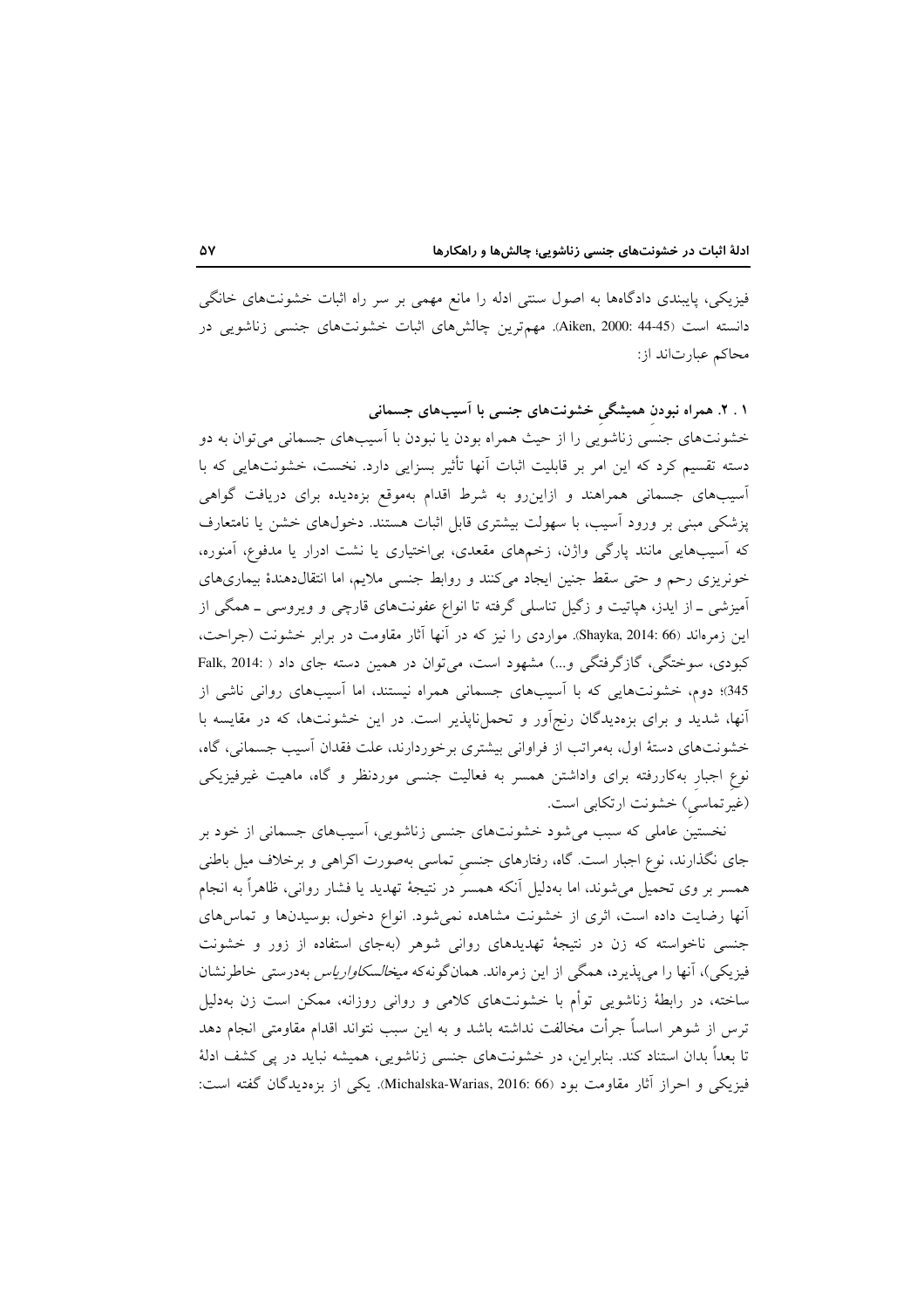يطابع تحقدق كنفركه وجرم شجم -<br>۷- دورهٔ ۵۱، شمارهٔ ۱، بهار و تابستان ۱۴۰۰

«شوهرم می دونه نقطه ضعف من بچههامه، مهریهام هم که ۱۴تا سکه بیشتر نیست، همش تهدید می کنه طلاقت میدم و بچهها رو می برم به جایی که دستت بهشون نرسه. خب مگه چارهٔ دیگهای هم *جز چَشمگفتن دارم؟!*». بزهدیدگان مصاحبهشونده، تهدید شدن به اموری مانند طلاق، ازدواج مجدد، محرومیت از ملاقات با فرزندان، ممنوعیت از اشتغال، ترک انفاق، افشای سر و محدودیت معاشرت با خانواده و دوستان را عامل اصلی عدم مقاومت در برابر خواستههای جنسی نامتعارف شوهر معرفی کردهاند. افزونبر تهدیدهای روانی، عامل دیگری که مقاومت زنان را در برابر خشونتگری شوهران در هم میشکند، آسیبهای جسمانی قبلی و ترس از تجربهٔ مجدد آنهاست. همانگونه که *هانکه و شیلدز* یادآور شدهاند، یک زن، گاه از ترس اینکه شوهرش او را رها کند یا از برخی امتیازات محروم سازد، در برابر رابطهٔ جنسی اجباری مقاومت نمی کند و گاه از بیم آنکه مبادا دوباره كتك بخورد، آن را يذيرا مي شود (Hanneke & Sheilds, 1985: 452). اظهارات برخي بزهدیدگان مبنی بر اینکه «هر *آدمی تا یه جایی تحمل درد کشیدن داره؛ از یه جایی به بعد، دیگه باید* تسليم بشي، فقط *واسه اينكه كتك نخوري»* مؤيد همين امر است.

عامل دیگری که سبب میشود خشونتهای جنسی زناشویی با آسیبهای جسمانی همراه نباشند، ماهیت خشونت ارتکابی است. برخی خشونتهای جنسی که بیشتر جنبهٔ کلامی و روانی دارند، به فانتزیهای جنسی ٔ شوهران باز میگردند. بزهدیدگان مصاحبهشونده، این قسم خشونتها را بیشتر در قالب توصیف اندامهای جنسی سایر زنان (اغلب محارم خود)، حضور اشخاص خیالی در رابطهٔ زناشویی، اجبار به تماشای فیلمهای هرزه و تقلید از آنها، ایفای نقش برده یا حیوان در رابطهٔ جنسی (با استفاده از ابزارهایی نظیر قلاده و دهان(بند)، رسیدن به مرز تحریک و اقدام شوهر به خودارضایی، خطاب شدن با الفاظ جنسی رکیک، محرومیت از رابطهٔ زناشویی و دریافت پیشنهاد تنفروشی یا روابط ضربدری تجربه کرده بودند. یکی از بزهدیدگان گفته است: «روزی نیست که شوهرم بهم پیشنهاد تن فروشی نده؛ میگه من از پس زندگی و کرایه خونه برنمیام و تو هم باید یه گوشه از خرج و مخارج رو بگیری. شبها از ترس با چشم نیمهباز میخوابم؛ میترسم نکنه یکی رو بیاره بالای سرم». اثبات این خشونتها که بیش از جسم، روح و روان قربانیان را آزار میدهند، بسیار دشوار و گاه غیرممکن می نماید؛ این در حال<sub>ی</sub> است که تقریباً همهٔ بزهدیدگان مصاحبهشونده، از تجربهٔ نوعی از خشونتهای جنسی روانی در طول زندگی مشترک خود سخن گفتهاند

۵٨

۱. برخی فانتزی،های جنسی (Sexual Fantasy)، یعنی تخیلات ذهنی که باعث برانگیختگی شهوت یک فرد می شوند، طبیعی و بهنجارند و برخی دیگر، غیرطبیعیاند و اختلال روانی محسوب میشوند (Joyal,2015:329).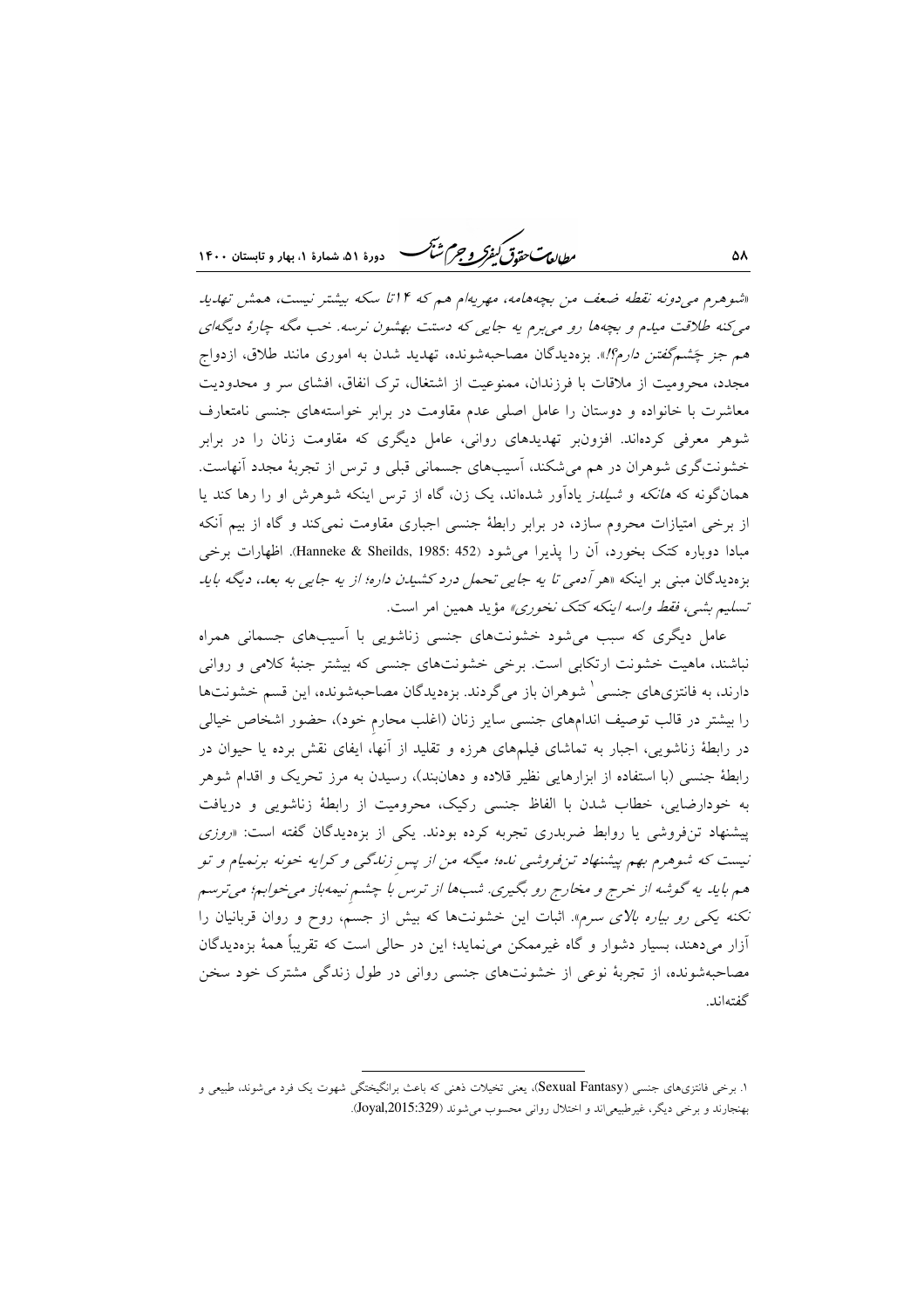۲ . ۲. از بین رفتن آثار خشونت با گذشت زمان در خشونتهای جنسی، برای جمع آوری ادلهٔ فیزیکی وقوع خشونت و مستندسازی آثار مقاومت، زمان، موضوعی حیاتی است. گذشت زمان سبب می شود که آثار خشونت از بین بروند و امکان استناد به آنها منتفی شود. این در حالی است که تردید بزهدیدگان در فاش کردن خشونتهای جنسی، اغلب تحت تأثیر فشارهای اجتماعی، به گزارش دیرهنگام چنین وقایعی منجر میشود (Seelinger, 2011: 31). این تردید، در خشونتهای جنسی زناشویی، بهدلیل وجود پیوند خانوادگی میان مرتکب و قربانی، بیشتر به چشم میخورد. از اظهارات بزهدیدگان چنین برمیآید که در کنار فشارهای اجتماعی برای حفظ حریم خصوصی زناشویی، حاکمیت برداشتهای سنتی از ازدواج که پیروی از خواستههای جنسی شوهر را وظیفهٔ زن معرفی میکنند، مهمترین عامل افشای دیرهنگام خشونتهای جنسی زناشویی است. زنان بهطور معمول بهمنظور تلاش برای حفظ زندگی مشترک و به امید اصلاح رفتار شوهر، وقوع خشونت را در همان مراحل اولیه گزارش نمیکنند و تنها زمانی تصمیم به طرح موضوع میگیرند که حجم آسیبهای روانی، از آستانهٔ تحمل آنها فراتر رفته باشد. آنگونه که متخصصان سلامت روانی میگویند، زنان بزهدیدهٔ تجاوز زناشویی پس از چهار تا پنج سال تحمل خشونت، به مشاور مراجعه میکنند (Nef, 2017: 14. روشن است که تأخیر در گزارش، امکان استناد به ادله و شواهد را (در مواردی که خشونت جنسی با آسیب جسمانی همراه بوده است)، از بزهدیدگان سلب میکند. برخی بزهدیدگان، از مستند نساختن «ازلهٔ بکارت با انگشت یا ابزار توسط شوهر»، «سقط جنین و آسیبهای وارد بر رحم در اثر رفتارهای جنسی خشونتآمیز شوهر»، «ابتلا به بیماریهای آمیزشی در نتیجهٔ عدم رعایت بهداشت جنسی از سوی شوهر» و «زخمهای مقعدی ناشی از خواستههای جنسی نامتعارف شوهر» ابراز ندامت می کردند. تعدادی دیگر نیز از اقدام خودخواسته برای درمان آسیبها، پیش از مستند ساختن آنها، پشیمان بودند. بیشتر بزهدیدگان، انگیزهٔ خود از کوتاهی در جمع|َوری بهموقع ادله و شواهد وقوع خشونت را امید به بهبود روابط زناشویی و ابراز ندامت ظاهری و تعهد دروغی شوهر به عدم تکرار خشونت اعلام کردند. معدودی نیز اظهار داشتند که ترس از انتقامجویی شوهر، آنها را از مستند ساختن آثار خشونت منصرف کرده است.

عامل دیگری که سبب میشود بزهدیدگان خشونتهای جنسی زناشویی از اقدام بهموقع برای مستندسازی آثار خشونت طفره روند، عدم تمایل آنها به معاینهٔ اندامهای خصوصی است. به عقیدهٔ بَک *هاوس، یکی از عوامل کمتر بودن پروندههای خشونت جنسی در مقایسه با تعداد واقعی* خشونتهای رخ داده، طفرهٔ بزهدیدگان از قرار گرفتن تحت معاینات پزشکی است (Backhouse,Op.Cit,1984: 205). كيا ياتريك و همكارانش نيز دريافتند كه تنها در حدود ١٧ درصد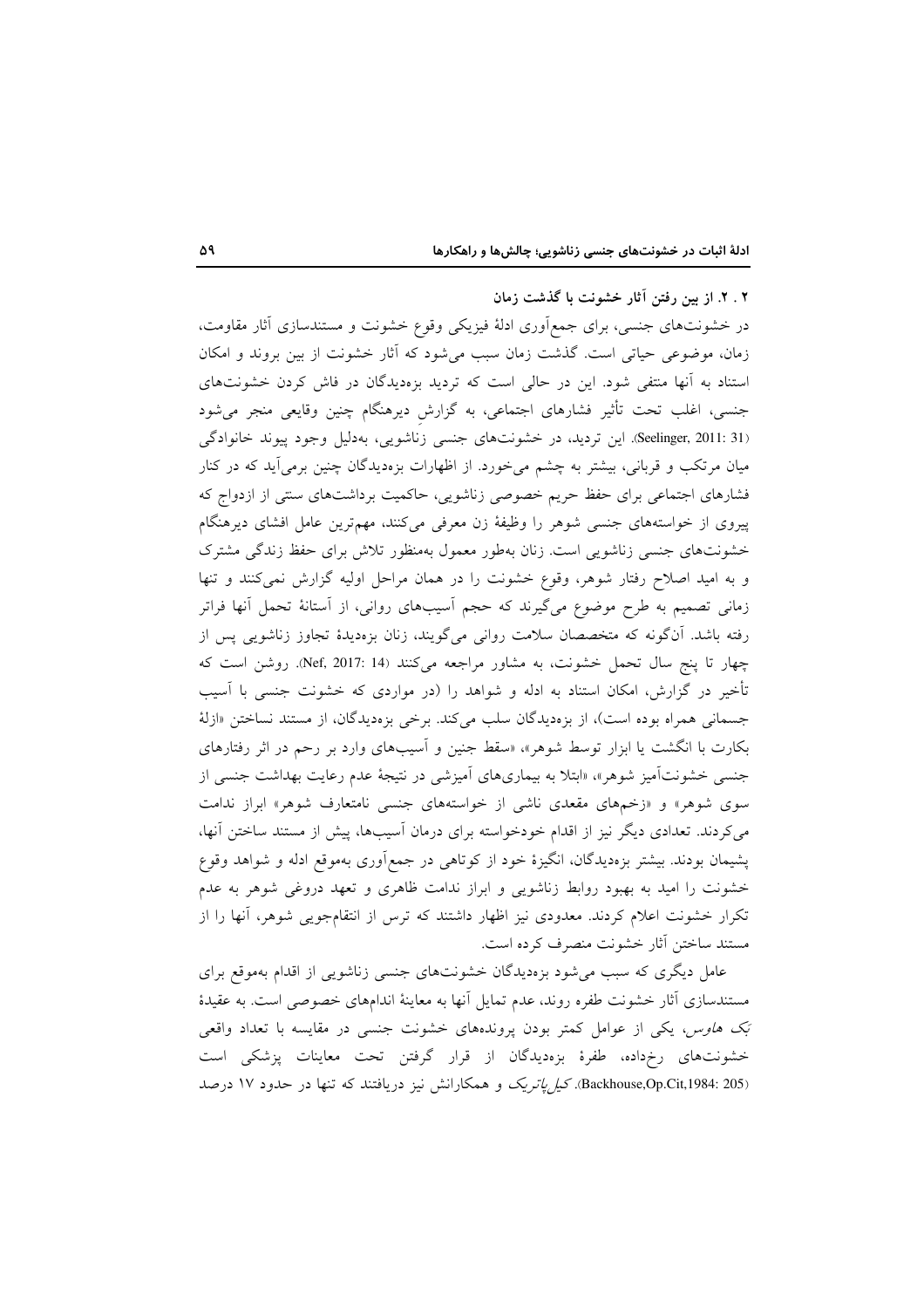مطالعات حقدق كنفركه وحرم شيحر .<br>` دورهٔ ۵۱، شمارهٔ ۱، بهار و تابستان ۱۴۰۰

از پروندههای تجاوز زناشویی، آزمایشها و معاینات پزشکی در فاصلهٔ کوتاهی پس از وقوع خشونت انجام گرفته است. آنها در پژوهش خود به این نتیجه رسیدند که اگرچه انجام معاینات یزشکی، هم برای دریافت اقدامات درمانی و هم برای تعقیب قانونی مرتکب لازم است، زنان قربانی خشونتهای جنسی زناشویی، تمایل چندانی برای معاینه شدن ندارند ( :Mahoney, 1998 27. اظهارات یک بزهدیده، شاهدی بر این مدعاست: «*روستایی که ما زندگی میکردیم، فقط یه* یزشک داشت که از اقوام مادرشوهرم بود. بعد از عروسی، تا چند روز نمی تونستم راه برم، اما مجبور بودم درد و خونریزی رو تحمل کنم؛ چون اگه می رفتم پیشش، فامیل خبردار می شدن و آبروم مې رفت».

به هر روی، گذشت زمان و از دست رفتن شواهد، خواه به امید بهبود روابط زناشویی و خواه بهعلت احساس شرم یا ترس، اثبات وقوع خشونت را دشوار و امکان احقاق حق را محدود می سازد. در این زمینه، اظهارات یکی از قضات قابل تأمل است: «*من از چهرهٔ زجرکشیدهٔ اون خان*م می خوندم همهٔ چیزهایی رو که میگه واقعاً تجربه کرده و از خودش نساخته، اما چون مال خیلی سال پیش بود و دیگه اثری ازش نمونده بود، نتونستم به نفعش حکم بدم و وجدانم هنوز ناراحته». چنین اظهاراتی حکایت از آن دارند که صبوری و تلاش گاه نافرجام زنان برای حفظ بنیان خانواده، نهتنها به شوهرانشان جرأت بیشتری برای تکرار خشونت می بخشد، بلکه در مسیر اجرای عدالت در قبال أنها مانع ايجاد مي كند.

۲ . ۳ . دشواری اثبات خشونت با ادلهٔ سنتی

ادلهٔ معتبر و قابل استناد در امور کیفری، بهصراحت مادهٔ ۱۶۰ ق.م.ا، عبارتاند از: «اقرار، شهادت، قسامه، سوگند و علم قاضی». از آنجا که به موجب مادهٔ ۲۰۸ همین قانون، «حدود و تعزیرات با سوگند نفی یا اثبات نمی شوند»، توسل به سوگند و قسامه بهعنوان دلیل، فقط در آسیبهای جسمانی (جنایات)، آن هم در شرایطی خاص و با رعایت تشریفات قانونی مربوط، امکانپذیر است. حال اَنکه بیشتر خشونتهای جنسی زناشویی، یا اساساً اَسیبهای جسمانی از خود بر جای نمی گذارند یا آسیبهای موجود، با گذشت زمان، بهطور طبیعی یا در نتیجهٔ اقدامات درمانی، محو یا ترمیم می شوند'. ازاین رو در ادامه، به تعیین ارزش اثباتی و جایگاه سایر ادله در احراز خشونتهای مذکور پرداخته می شود.

 $\zeta$ .

۱. به گفتهٔ پزشکان مصاحبهشونده، بهدلیل بافت ارتجاعی و ترمیمپذیر واژن، بسیاری از آسیبهای ناشی از دخولهای خشن یا وارد کردن اجسام خارجی، با گذشت زمان بهطور طبیعی ترمیم میشوند. همچنین به گفتهٔ ایشان، بسیاری از زنان مراجعهکننده به مراکز درمانی، بیش از آنکه بهدنبال جمعآوری ادله برای پیگیریهای قضایی باشند، در پی ترمیم آسیبها و کاستن آلام خود هستند.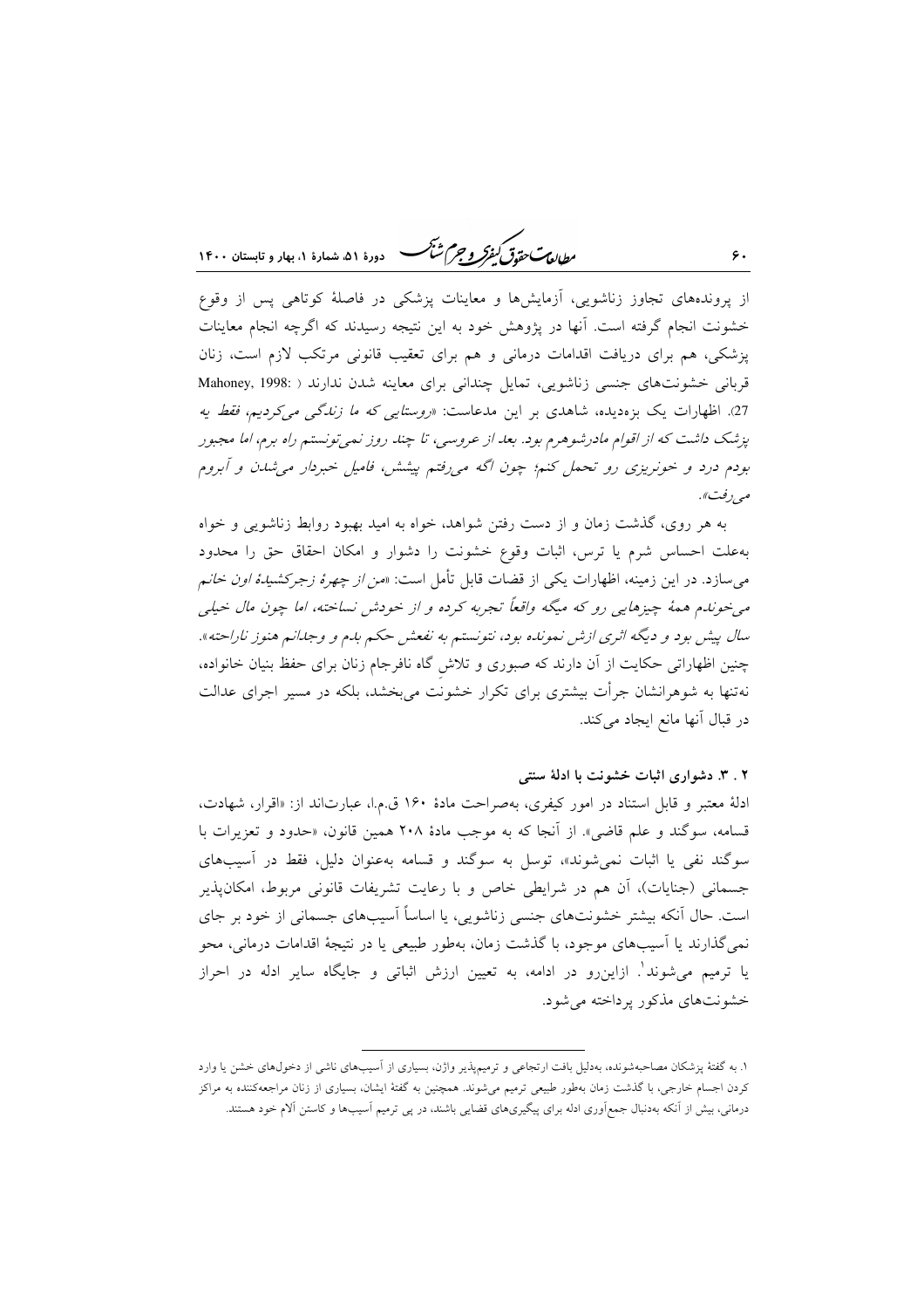اقرار و شهادت را ادلهٔ سنتی اثبات جرائم می نامند، چراکه در گذشته و پیش از ورود جوامع به عصر ادلهٔ علمی، عمده دلایل ابرازی برای اثبات جرائم یا احراز بیگناهی افراد، محدود به اقرار و شهادت بود (گلدوست جویباری و فرهنمدفر، ۱۳۹۶: ۲۰۷). با وجود توسعهٔ ادلهٔ علمی، اقرار و شهادت همچنان جایگاه خود را در میان ادلهٔ اثبات دعوا حفظ کردهاند و گاه، تنها اساس صدور حکم بەشمار مىروند.

اقرار براساس قاعدهٔ «اقرار العقلاء على أنفسهم جايز»، ملكهٔ دلايل شناخته مى شود و بر ساير ادله برتری دارد (توجهی و حسینی، ۱۳۹۲: ۱۱). مادهٔ ۱۷۱ ق.م.ا مقرر میدارد: «هر گاه متهم اقرار به ارتکاب جرم کند، اقرار وی معتبر است و نوبت به ادلهٔ دیگر نمی رسد». اما، مشاهدهها و مصاحبهها نشان میدهند که در پروندههای خشونت جنسی زناشویی، خبری از اقرار مرتکب نیست. یکی از قضات در توضيح اين امر گفته است: *«وفتي ياي مسائل جنسي مياد وسط، چه قرباني غريبه باشه*، چه آشنا (مثل همسر)، بهندرت پیش میاد مرتکب اقرار کنه؛ چون این مسائل توی جامعهٔ ما تابو هستين. مرتكب توهين، تصادف رانندگي يا سرقت و امثالهم، ممكنه اقرار كنه، اما مرتكب جرم جنس*تی، کارش رو گردن نمی گیره؛ چون خط قرمزها رو رد کرده». عدم اقرار و انکار مرتکب، نه تنها* اثبات وقوع خشونت را به نفع بزهديده دشوار مىسازد، بلكه گاه، با قرار دادن وى در مظان اتهام رابطهٔ نامشروع، عرصه را بر وی تنگتر میکند. بزهدیدهای که پس از تجربهٔ ازالهٔ بکارت با ابزار و پنج سال تحمل رابطهٔ جنسی با استفاده از اجسام خارجی در نتیجهٔ ناتوانی جنسی شوهر، برای طلاق اقدام کرده بود، با این تهدید از سوی شوهر که «*میگی من عیب و ایراد دارم، باشه؛ ولی* بكارت تو كجا رفته؟! ميدوني اگه ازت شكايت كنم، شلاقت مي زنن. پس مهريةتو ببخش، بذار بر سروصد اطلاق بگیریم» مواجه شده بود. همچنین، اظهارات وكلا نشان می دهند كه در دعاوى میان زوجین، بهعلت وجود مناقشات مالی از جمله مهریه، نهتنها نباید به اقرار زوج، امیدوار بود، بلكه احتمال طرح شكايت واهى رابطة نامشروع عليه زوجه را، به قصد انتقام يا اخذ امتياز، نبايد از نظر دور داشت.

پس از اقرار، شهادت بهعنوان دیگر دلیل سنتی، بیشترین ارزش و اعتبار را در میان ادلهٔ اثبات دارد. در بیان ارزش شهادت شهود همین بس که با جمع بودن شرایط شرعی و قانونی، سبب اثبات دعوا میشود و اعتبار آن مشروط به حصول علم و قناعت وجدان قاضی نیست (حسززاده، ۱۳۹۹: ۲). در دعاوی حقوقی و کیفری، در فرض فقدان اقرار، شهادت مقبول ترین دلیل اثبات یک ادعا یا اتهام بهشمار میرود. اما، در پروندههای خشونت جنسی زناشویی، بهدلیل وقوع خشونت در خلوت زوجین، یا اساساً شخص ثالثی بهعنوان شاهد حضور ندارد یا در فرض وجود (در روابط جنسی ضربدری یا گروهی)، بهدلیل خطر توجهِ اتهام به وی، تمایلی به ادای شهادت ندارد. افزون بر این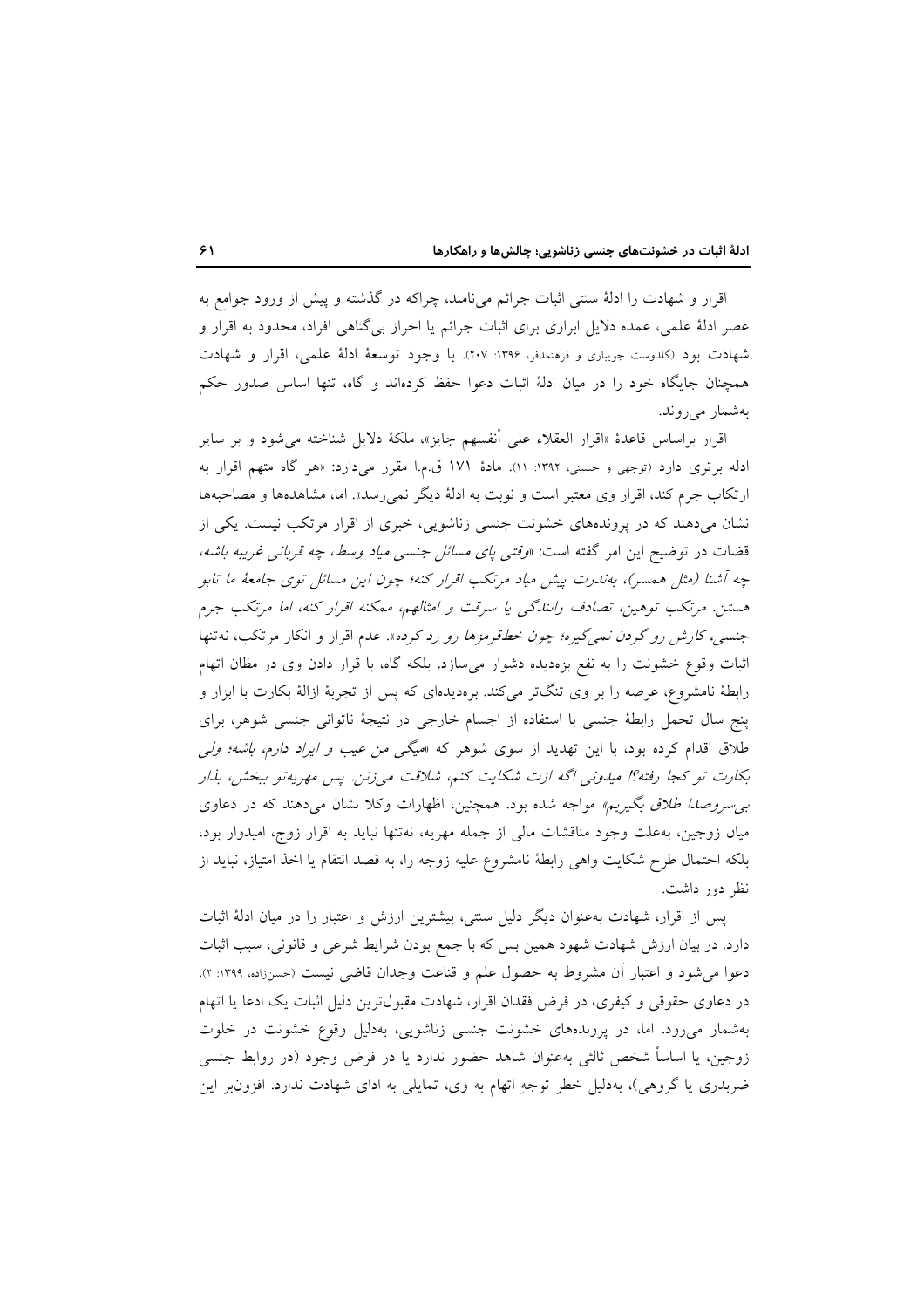ر ...<br>ر<u>طالعاس متمامی کمفرکر و جرم شنگ</u> هست دورهٔ ۵۱، شمارهٔ ۱، بهار و تابستان ۱۴۰۰

شاهد باید عادل باشد و ممکن است عدالت کسی که به روابط جنسی دیگران نگریسته یا به مکالمات جنسی آنها گوش فرا داده و اکنون آنها را بازگو میکند، مورد تردید واقع شود (اَخوندی،  $(150.15)$ 

در مواردی نیز که بنابر ادعای بزهدیده، شهودی مانند اقوام یا همسایگان وجود دارند که میتوانند ـ حال نه بر وقوع خشونت جنسی، که حداقل بر وجود نزاع میان زوجین ـ شهادت دهند، باز هم در شهود مذکور تمایلی به ادای شهادت دیده نمی شود. یکی از قضات، با بیان اینکه «حتماً ضربالمثل زن و شوهر دعوا كنن، ابلهان باور كنن رو شنيديد. مردم معمولاً خودشون رو قاتر دعواهای زن و شوهری نمرکنن»، از عدم تمایل شهود به ادای شهادت در دعاوی میان زوجین سخن گفته است. به گفتهٔ برخی قضات، در دعاوی زوجه علیه زوج، کسی که معمولاً برای ادای شهادت حاضر می شود، مادر یا خواهر شاکی است و سایر اقوام و همسایگان، به بهانهٔ عدم مداخله در زندگی خصوصی دیگران، یا از ادای شهادت طفره می روند یا تمام مشاهدات و مسموعات خود را ابراز نمی دارند.

دشواری توسل به شهادت شهود بهعنوان دلیل، زمانی مضاعف می شود که در نظر بگیریم، نه شاهد ملزم به ادای شهادت است و نه کتمان شهادت ضمانت اجرا دارد. از یک سو، جلب شاهد یا مطلع در صورت عدم حضور وی بدون عذر موجه، به شرح مندرج در مادهٔ ۲۰۴ ق.آ.د.ک، به معنای الزام شاهد به ادای شهادت نیست و این جلب، صرفاً ضمانت اجرای بیتوجهی شاهد یا مطلع به دستور مرجع قضایی است (حالقی، ۱۳۹۷: ۱۹۹). از سوی دیگر، مادهٔ ۶۵۰ ق.م.ا (تعزیرات)، صرفاً شهادت کذب را جرمانگاری کرده و وضعیت کتمان شهادت را مسکوت گذاشته است. اگرچه برخی با استناد به مفاد سوگندِ قبل از ادای شهادت، علاوهبر بیان راستی، بیان تمام حقایق را نیز از وظایف شاهد میدانند، لیکن با توجه به تبادر عرفی از مفهوم شهادت دروغ و تفسیر به نفع متهم، کیفر شهادت کذب را نمیتوان شامل مواردی دانست که شخص تمام حقیقت را بیان نمي دارد (بيگي، ۱۳۹۶: ۱۶۶-۱۴۵).

به موانع استناد به شهادت شهود، شکایت دیرهنگام و دسترسی نداشتن به شاهدان احتمالی را نیز باید افزود. تأخیر در گزارش خشونتهای جنسی، علاوهبر از بین رفتن ادلهٔ فیزیکی، میتواند شهود را نیز از دسترس خارج سازد. یکی از بزهدیدگان گفته است: «*شهر خودمون که بودیم، وقتی* شوهرم می خواست کتکم بزنه، همسایهها می[وملان سوامون کنن. اما الآن توی تهران، شوهرم بزنه منو بکشه هم یکی از همسایهها در خونهاش رو باز نمیکنه ببینه چه خبره. از همسایههای قبلی، یکه شون فوت کرده، از دو تای دیگه هم بعد از چند سال خبر ندارم کجا رفتن». تعدادی بزهدیدهٔ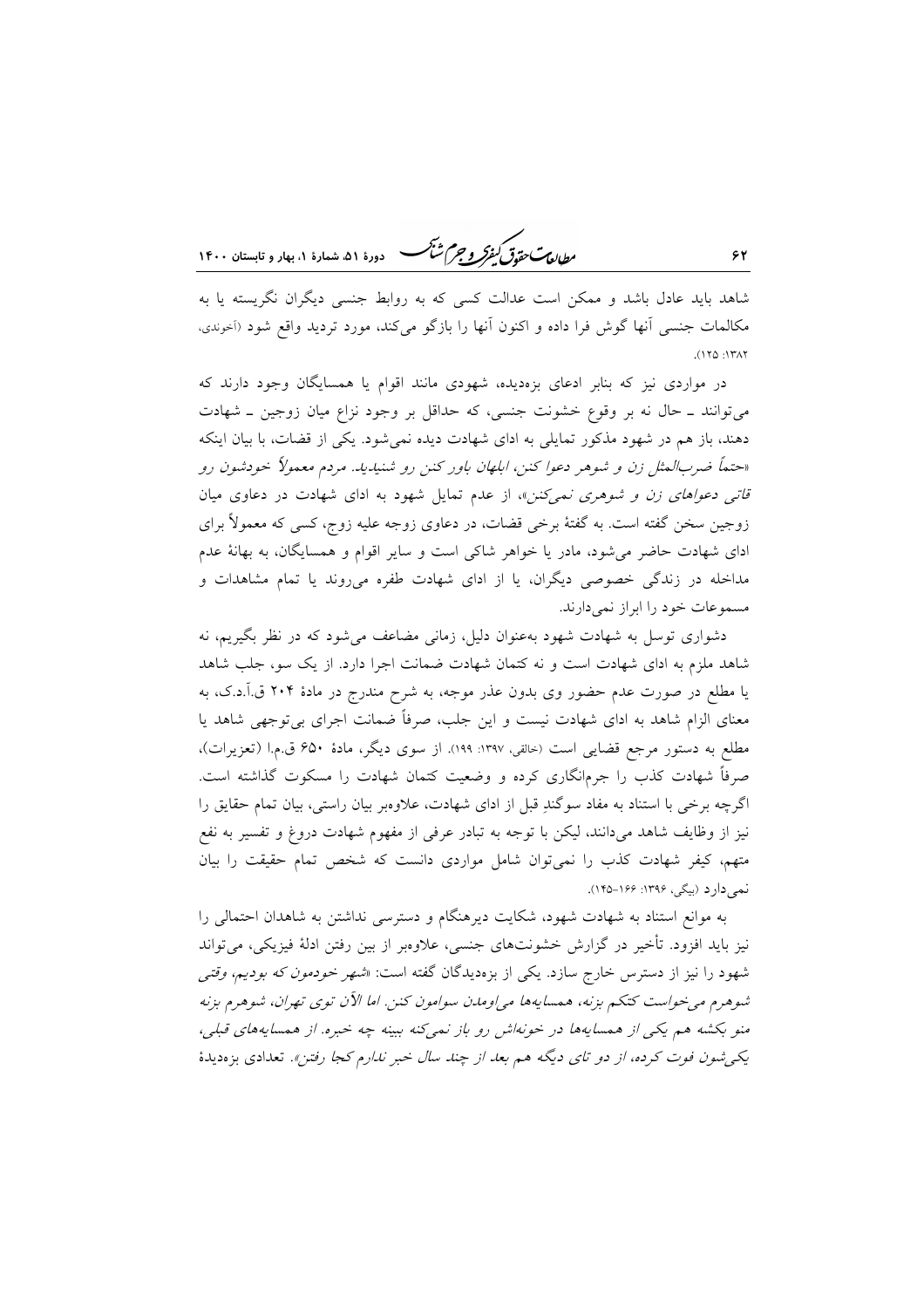دیگر نیز که در سال۵مای اخیر به تهران مهاجرت کرده بودند، با اظهارات نسبتاً مشابه، از بی تفاوتی همسایگان فعلی و دسترسی نداشتن به همسایگان قبلی برای ادای شهادت، گلایه داشتند.

دادههای مذکور نشان میدهند که ادلهٔ سنتی (اقرار و شهادت)، در اثبات خشونتهای جنسی زناشویی کارایی چندانی ندارند، زیرا مرتکب بهندرت ممکن است اقرار کند و شهادت شهود نیز (در فرض وجود و تمایل به ادای شهادت)، بهطور معمول فقط اصل نزاع و مناقشهٔ میان زوجین را ثابت مے کند.

#### ۲ . ۴. نادیده انگاشتن ادلهٔ علمی ۱

امروزه پیشرفت علوم و فناوری، أثار خود را در عرصهٔ کشف و اثبات جرائم أشکار ساخته است؛ تا جای<sub>بی</sub> که عصر حاضر را عصر «ادلهٔ علمی» نامیدهاند. ادلهٔ علمی، اگرچه در غالب نظامهای حقوقی بهصراحت در زمرهٔ دلایل احصا شدهاند، در حقوق ایران تنها در قالب یک امارهٔ قضایی میتوانند موجبات علم قاضی را در خصوص صحت و سقم موضوع مطروح فراهم أورند (گلدوست جویباری و فرهنمدفر، ۱۳۹۶). مهم ترین مصادیق ادلهٔ علمی، آزمایش۵های علمی و روش۱های تخصصی!ند که می توان آنها را در دو دستهٔ کارشناسیهای پزشکی قانونی و کارشناسیهای پلیس علمی طبقهبندی کرد (اربابی مجاز، ۱۳۹۰: ۱۶۴). دشواری استناد به ادلهٔ سنتی سبب می شود تا بزهدیدگان خشونتهای جنسی زناشویی، به ارزش اثباتی ادلهٔ علمی دل خوش کنند. حال أنکه با وجود استناد روزافزون به ادلهٔ علمی در صدور احکام قضایی، رویهٔ قضایی، در دعاوی خانوادگی و به بهانهٔ حفظ خانواده، از پذیرش ادلهٔ علمی طفره میرود.

نخستین مصداق این طفرهٔ قضایی را می توان در قبال گواهی های صادره از پزشکی قانونی مشاهده کرد. در این زمینه، باید به واکاوی یک تناقض در رویهٔ قضایی پرداخت. از یک سو، نظام عدالت کیفری، برای آسیبهای جسمانی، در مقایسه با آسیبهای روانی، اولویت بیشتری قائل است (Bagwell-Gray,Op.Cit: 2). رويهٔ قضايي با به رسميت نشناختن آسيبهاي رواني، اين پيام را القا می کند که دستگاه قضا تنها زمانی با مرتکب برخورد و از بزهدیده حمایت می کند، که خشونت ارتکابی با اَسیب جسمانی همراه باشد. در یکی از جلسات مورد مشاهده، بزهدیده پس از بیان اینکه «شوهرم يه جوري منو ميزنه و به خواستههاي خودش وادار ميكنه كه اثري ازش نمونه»، با اين واكنش قاضی که «مگه م*یشه جاش نمونه؟!*» مواجه شد. این در حال<sub>ی</sub> است که مادهٔ ۵۶۷ ق.م.ا، صراحتاً رفتارهای آزارگرانهٔ عمدی اما فاقد آثار ظاهری را جرمانگاری نموده و بزهدیدگان نیز به مصادیق

۱. لفظ «دلیل» از باب مسامحه برای ابزارهای علمی استعمال شده است، زیرا دلیل یا اماره بودن آنها، محل مناقشه است (قرجهلو،  $(149:14)$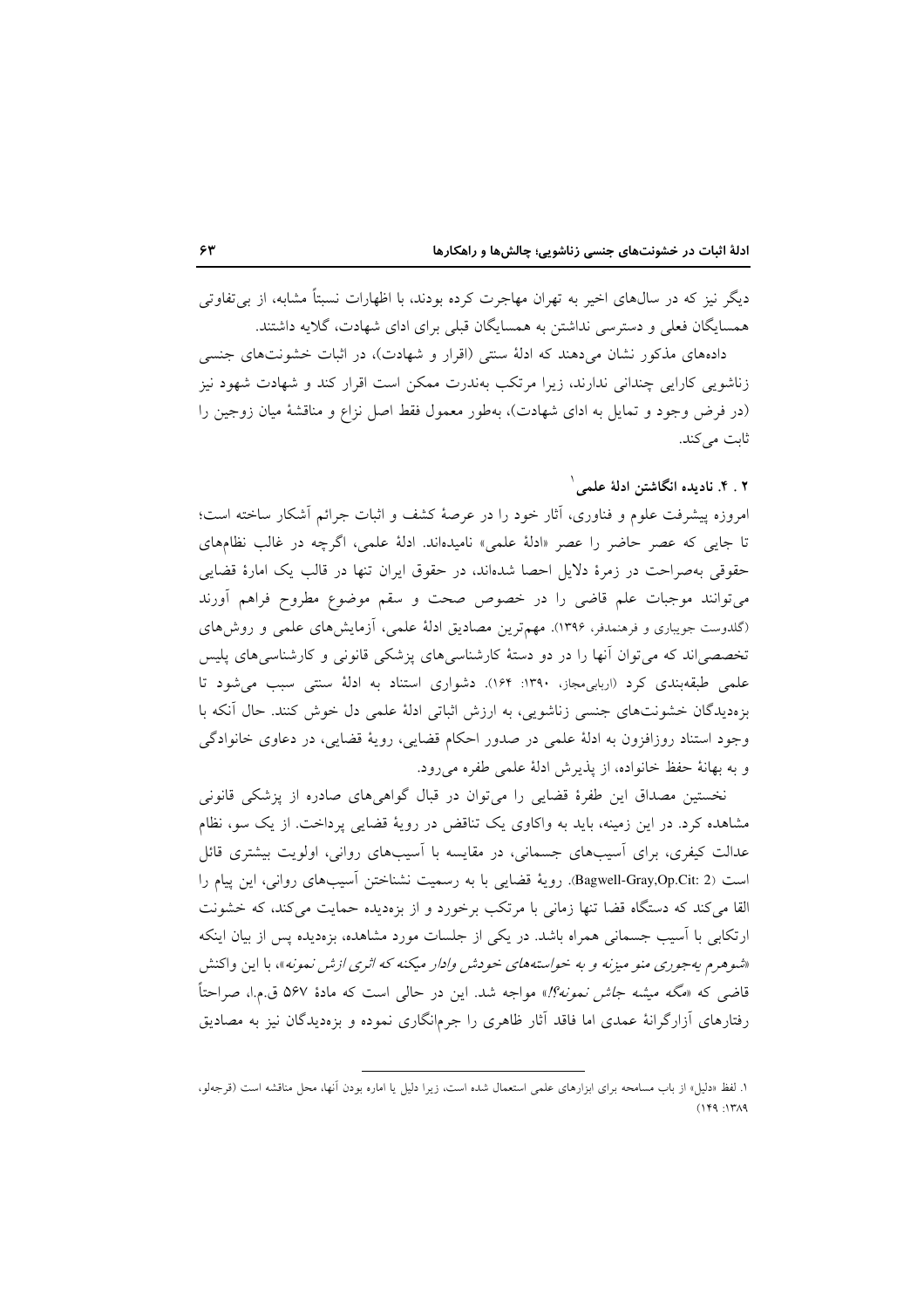يطالعات حقوق كنفركه وحجرم شيحم - دورهٔ ۵۱، شمارهٔ ۱، بهار و تابستان ۱۴۰۰

این رفتارها اشاره کردهاند'. اظهارات بزهدیدگان حکایت از آن دارند که رویهٔ قضایی صرفاً کتک زدن را همسرآزاری میشناسد و به آزارهای جنسی، روانی و کلامی بی|عتناست. چنین رویهای، با توجه به همراه نبودن بسیاری از خشونتهای جنسی زناشویی با آسیبهای جسمانی، سبب شده تا برخی وکلا ناگزیر تنها راه چاره برای یاری رساندن به موکل خود را در ترغیب وی به تحریک شوهر برای ایجاد آسیب جسمانی بیابند.

از سوی دیگر، با وجود تأکید رویهٔ قضایی بر آسیبهای جسمانی، که ناخواسته بزهدیدهٔ خشونت جنسی را ترغیب می کند تا با تبدیل خود به بزهدیدهٔ خشونت جسمی در مقام احقاق برآید، برخی قضات، از پذیرش ادلهٔ علمی مثبت آسیب جسمانی (گواهی پزشکی قانونی) طفره میروند. در یکی از جلسات مورد مشاهده، بزهدیدهای که مدعی کتک خوردن از سوی شوهر خود بود، با این واکنش قاضی که «*من به گواهی پزشکی قانونی کاری ندارم؛ یا خودت خودتو زدی یا* گفته روستت، برادرت، کسه ، تو رو بزنه که بندازی گردن شوهرت» مواجه شد. قاضی دیگری نیز با بیان اینکه «گولهبی یزشکبی قا*نونبی فقط آسیب رو نشون میده؛ زن باید شاهد بیاره که آسیب رو شوهرش ایجاد کرده»*، از بی|عتمادی خود به ادلهٔ علمی ابرازی از سوی زنان علیه شوهرانشان، پرده برداشت. ثمرهٔ بدبینی برخی قضات به بزهدیدگان و اصرار آنها بر لزوم پشتیبانی ادلهٔ سنتی (اقرار و شهادت) از ادلهٔ علمی، بازگشت به همان دشواریهایی است که پیشتر ذکر آن رفت. رواج چنین دیدگاهی را می توان ناشی از حاکمیت کلیشهٔ ذهن<sub>ی «</sub>*زن دروغگو*"» دانست. به عقیدهٔ *ساک"،* باور به اینکه زنان برای کسب حضانت فرزند یا پیروزی در دعوای طلاق یا بهعنوان اقدام کینهتوزانه، شوهران خود را به سوء رفتار متهم می کنند، در نظام عدالت کیفری، رایج است (565 :Sack, 2009). به هر روي، وجود چنين تناقضي در رويهٔ قضايي، يعني تأكيد بر آسيب جسماني و عدم يذيرش ادلهٔ علمی مثبت اّن ــ خواه بهدلیل دروغگو پنداشتن زنان و خواه به بهانهٔ حفظ خانواده ــ حاصلی جز بزهديدگي مضاعف زنان و سردرگمي آنها در محاكم ندارد.

در اجتناب محاکم از اعتبار بخشیدن به گواهیهای پزشکی قانونی، از نقش ابهام موجود در نگارش این گواهیها نیز نباید غافل شد. برای نمونه، در خشونتهای جنسی مقعدی، متخصصان یزشکی قانونی، در فرض عدم احراز آسیب، به احتمالات ممکن مانند گذشت زمان یا استفاده از مواد نرمکننده که موجب امحای آثار ظاهری میشود، اشارهای نمیکنند. حتی در فرض احراز آسیب نیز، با بیان اینکه آسیب می تواند در نتیجهٔ دخول جسم سخت یا بیماری مزمن گوارشی

 $56$ 

۱. سیلی زدن، کشیدن مو، وارد کردن سر در وان آب یا پخچال، نگهداشتن پتو یا متکا روی صورت، فشار دادن اندامهای حساس، فرو کردن سر در چاه فاضلاب بهمنظور استنشاق بوی ازاردهندهٔ اَن و... .

<sup>2.</sup> Lying Woman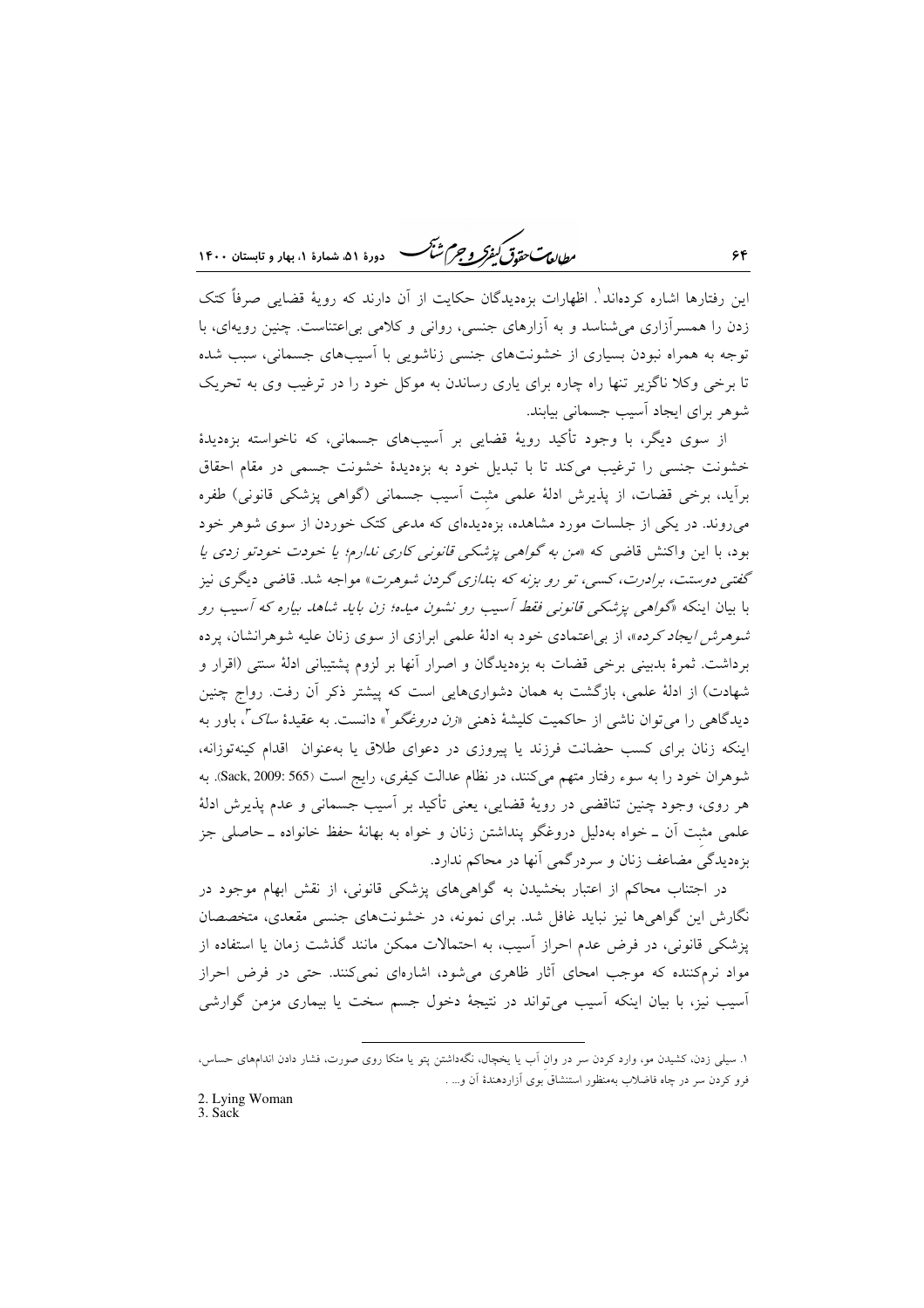ایجاد شده باشد، بر تردید قضات در احراز خشونتدیدگی جنسی زناشویی، دامن میزنند (بابازاده و آذري، ١٣٩٨: ٢٧٣-٢٧٣).

دومین مصداق طفرهٔ قضایی از پذیرش ادلهٔ علمی را میتوان در تلاش محاکم برای بی|همیت جلوه دادن ادلهٔ الکترونیکی مشاهده کرد. ادلهٔ الکترونیکی را به دادهها و اطلاعاتی که توسط ابزار الکترونیکی، ذخیره یا انتقال داده می شوند، تعریف کردهاند (شاه حمدی و تاهو، ۱۳۹۳: ١١١). دادههای ذخیرهشده را می توان شامل فیلم، عکس، صوت، پیامهای ارسالی و دریافتی در فضای چت رومها، ایمیلها و... و ابزار تولید و ذخیرهسازی آنها را رایانهها، تلفنهای همراه، ضبط کنندههای صدا، دوربینِهای دیجیتال و… دانست. از اّنجا که زوجین اصولاً روابط جنسی خود را ثبت و ذخیره نمی کنند، ادلهٔ الکترونیکی مانند فیلم و عکس بهندرت برای اثبات مستقیم خشونتهای جنسی زناشویی در دسترس اند. با این حال، چون بزهدیدگان این خشونتها، اغلب شکایت خود را تحت پوشش عناوین دیگری مطرح میکنند، بهمنظور اثبات وقوع ضرب و شتم، خشونتهای جنسی کلامی، دریافت پیشنهادهای شرمآور از سوی شوهر یا روابط نامشروع وی، گاه دادههایی مانند عکس، فیلم، صوت، پیامک و محتوای چت رومها (تلگرام، واتساپ، اینستاگرام و…) مورد استناد قرار می گیرند. ازاین رو تعیین جایگاه آنها در رویهٔ قضایی، واجد اهمیت است.

مادهٔ ۶۸۵ ق.آ.د.ک (۱۳۹۲) که جایگزین مادهٔ ۵۰ قانون جرائم رایانهای (۱۳۸۸) شده، بدون تعریف ادلهٔ الکترونیکی، استناد به أنها را در قالب امارهٔ قضایی به رسمیت شناخته است. از لحاظ سنتی، اماره، اثباتکننده نیست، مگر آنکه به علم قاضی منتهی شود. ظاهراً به لحاظ فقهی، این حساسیت وجود داشته است که اماره به اثبات منجر نشود و تنها در صورت قوت، از مجرای دیگری به نام علم قاضی به اثبات منتهی شود (قرجهلو، ۱۳۸۹: ۱۳۰). از آنجا که قانونگذار به ادلهٔ الكترونيكي اعتبار مستقل نبخشيده و آنها را مشروط به ايجاد علم در قاضي واجد ارزش اثباتي دانسته است، مشاهدهٔ رویههای سلیقهای در میان قضات، از حیث پذیرش چنین ادلهای، دور از انتظار نیست. اظهارات بزهدیدگان، وکلا و حتی قضات، گواه روشنی است بر اینکه نهتنها در استناد به ادلهٔ الکترونیکی، بلکه حتی در پذیرش و دریافت آنها از اصحاب دعوا، رویهٔ واحدی وجود ندارد. مشاهدهها و مصاحبهها نشان می دهند که برخی قضات، تنها چنانچه طرفی که ادلهٔ الکترونیکی علیه وی اقامه شده، انتساب أنها به خود را بپذیرد، چنین ادلهای را قابل استناد میدانند و در صورت انکار وی، آنها را بهراحتی از عداد دلایل خارج میسازند. برخی دیگر، پذیرش چنین ادلهای را به صرف اقرار مدعی علیه در انتساب آنها به خود موکول نکرده و برای احراز اصالت آنها، قرار كارشناسي صادر مي كنند.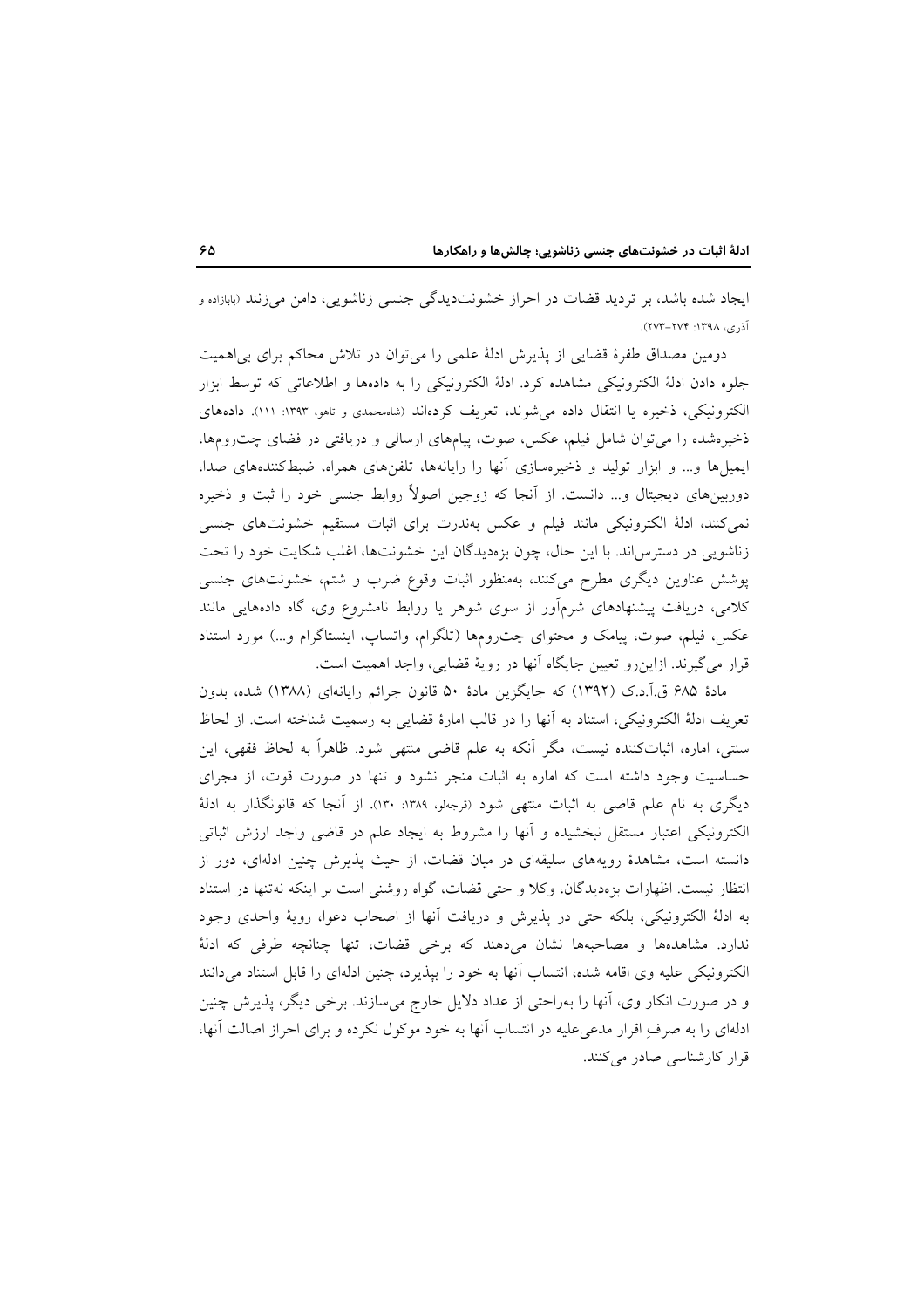ر ...<br>ر<u>طالعاس متمامی کمفرکر و جر</u>م کشتگ مستقره ۵۱ شعادهٔ ۱، بعاد و تابستان ۱۴۰۰

اختلاف نظر قضات در اعطای اعتبار به ادلهٔ الکترونیکی، افزون بر مشکلات اجرایی ناظر بر زمان و هزینهٔ انجام کارشناسیهای مربوط، ریشه در نگاه آنها به مقولهٔ «طریق تحصیل دلیل» دارد. اگرچه اصل ۲۵ قانون اساسی و بند ۸ قانون احترام به آزادیهای مشروع و حفظ حقوق شهروندی، بر لزوم احترام به حریم خصوصی افراد تأکید دارند، در قوانین موجود، جز در موارد خاص، مقررهٔ قانونی مبنی بر ممنوعیت ضبط صدا و تصویر اشخاص بهصورت مخفیانه توسط افراد عادی به چشم نمیخورد. مادهٔ ۵۸۲ ق.م.ا (تعزیرات) با منحصر کردن شمول خود بر مستخدمان و مأموران دولتي، در قبال نقض حريم خصوصي اشخاص توسط افراد عادي ساكت است. نظريات مشورتي ادارهٔ حقوقی نیز حکایت از آن دارند که ممنوعیتی در استناد به صدا و تصویر ضبطشده از سوی افراد عادي در محاكم وجود ندارد (تدين، ١٣٨٧: ١١۶). با اين حال، برخي قضات، به بهانة آنكه ادلة ابرازي طرفين نبايد با نقض حريم خصوصي ديگري تحصيل شده باشند، از يذيرش ادلهٔ الكترونيكي ارائهشده توسط بزهدیده طفره میرووند. در مقابل، عدهای دیگر، با اشاره به اینکه چنین ادلهای، حتی در صورت تحصیل مخفیانه، حکایت از وقایعی دارند که نمی توان نادیده گرفت، با سهولت بیشتری آنها را میپذیرند.

این تشتت رویه در دعاوی که طرفین آن زوجین هستند، مشهودتر است؛ در این دعاوی، کفهٔ اجتناب از پذیرش ادلهٔ الکترونیکی سنگینی میکند. یکی از قضات گفته است: «*وقتی یای یه جر*م مهم مثل اشاعهٔ فحشا در میونه، عکس و فیلم رو میفرستیم کارشناسی که فتوشاپ نباشه و با تن پیمایی احراز کنن که خود متهم در اون حضور داره. اما وقتی پرونده خانوادگیه و زوجین از هم شکایت کردن، فقط می خوایم پرونده بسته بشه». قاضی دیگری با بیان اینکه «در پروندههای خانوادگی، نتیجهٔ پرونده، نه به قانون بستگی داره، نه به لا یحهٔ وکیل؛ فقط به این بستگی داره که از ک*دوم شعبه سر درمیاره*» بر پیروی قضات از رویههای شخصی، صحه گذاشته است.

#### ۳. راهکارهای اثبات خشونتهای جنسی زناشویی

در بخش پیشین، اَشکار شد که اثبات خشونتهای جنسی زناشویی در محاکم، امری دشوار است. این دشواری حتبی گاه بهانهٔ امتناع قانونگذاران از تصویب قوانین کیفری در این زمینه قرار گرفته است. برای نمونه، زمانی که موضوع جرمانگاری تجاوز زناشویی در پارلمان أفریقای جنوبی مطرح شد، عدهای از نمایندگان، به بهانهٔ دشواری اثبات، تصویب چنین قانونی را بی ثمر دانستند (Kaganas, 1990: 321). اما، تجربهٔ سایر کشورها نشان می دهد که مشکلات مربوط به ادلهٔ اثبات لاينحل نيستند.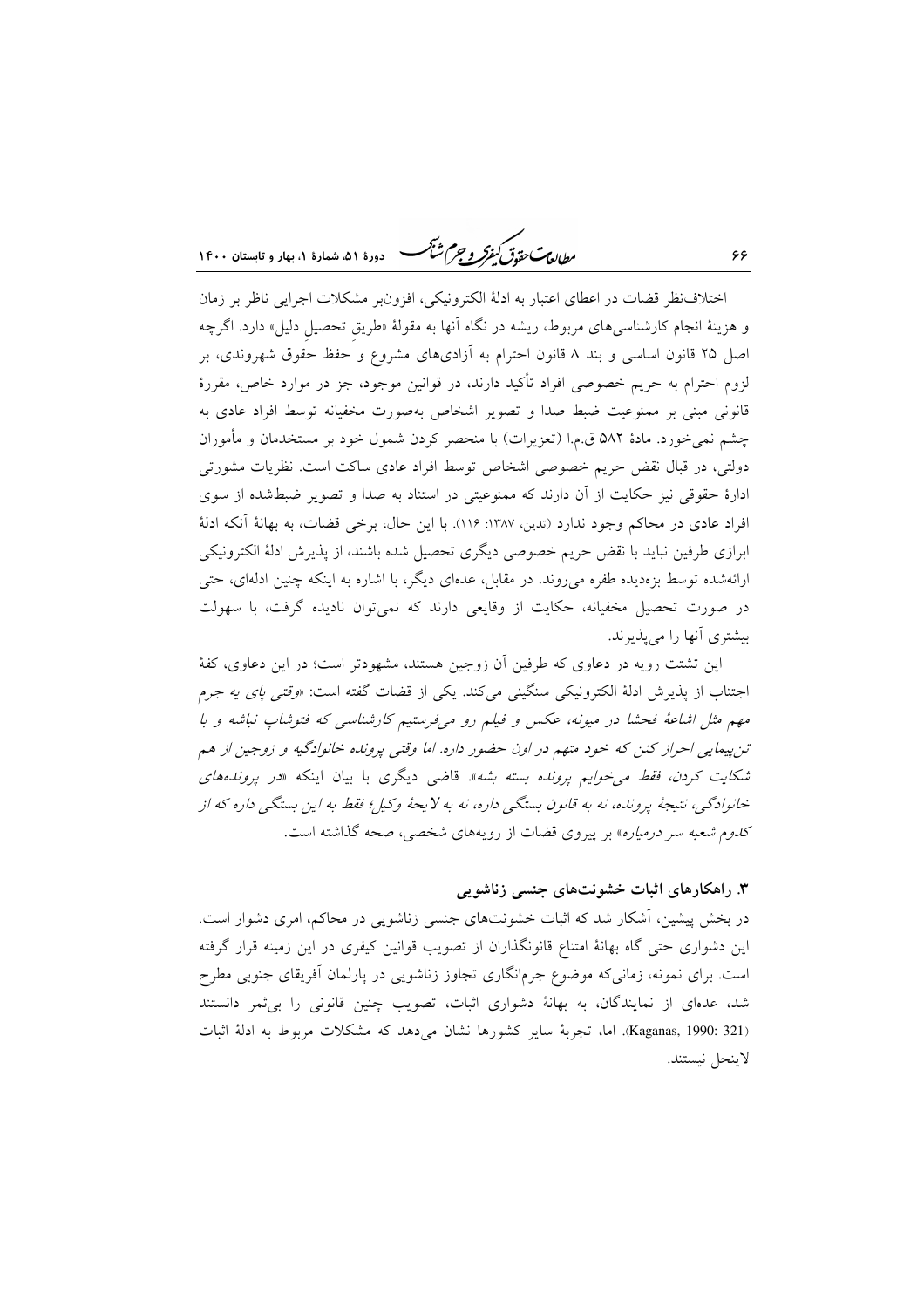در محاکم ایران نیز اثبات خشونتهای جنسی زناشویی، با دشواریهای بسیار همراه است. اما بهنظر می رسد با تشویق قضات به بهرهگیری حداکثری از ظرفیت قانونی علم قاضی، می توان از دشواری اثبات این خشونتها کاست. با مرور مقررات سایر کشورها، اهتمام به موارد زیر که در قالب امارات قضایی می توانند مقدمات دستیابی قاضی به علم را فراهم آورند، بهعنوان راهکاری برای تسهیل اثبات خشونتهای جنسی زناشویی، پیشنهاد می شود:

# ۳ . ۱. بەرسمىتشناختىن بزەديدە بەمثابة شاھد

مهمترین اصلی که در برخی نظامهای حقوقی برای اثبات خشونتهای خانگی و آزارهای جنسی مورد پذیرش واقع شده، به رسمیت شناختن قربانی بهمثابهٔ شاهد<sup>\</sup> است. در ایتالیا، در پروندههای خشونت خانگی، شهادت قربانی در مرکز ادله قرار دارد و همپای سایر دلایل قابل استناد است؛ اگرچه او نه بهعنوان مشاهدهکننده (شخص ثالث)، بلکه بهعنوان تجربهکننده (نجاتیافته)، ادای شهادت می کند. در این کشور، اگر شواهد پزشکی یا شهادت شهود برای اثبات خشونت خانگی وجود نداشته باشد، شهادت قربانی، وسیلهٔ اثبات قرار میگیرد، تا جایی که می تواند تنها مبنای صدور حکم مجازات باشد؛ مشروط بر اینکه به درجهای از اعتبار رسیده باشد ( :Gribaldo, 2019 283). همچنین، بنابر یک قاعدهٔ حقوق کامن{\، شهادت تأییدنشدهٔ<sup>۲</sup> یک شاک<sub>ی</sub> برای صدور حکم محکومیت کافی است؛ مشروط بر اینکه موثق باشد (Hein,1973: 67). علت پذیرش چنین قاعدهای آن است که خشونتهای خانگی و آزارهای جنسی، در خلوت افراد اتفاق میافتند و معمولاً جز از طریق داستانی که قربانی روایت میکند، راهی برای کشف حقیقت وجود ندارد. *داستون می گ*وید همانگونهکه چاقوی خونآلود یافتشده در صحنهٔ قتل، دلیل محسوب میشود، مادامی که به قصد متهم کردن دیگری در آنجا کار گذاشته نشده باشد، سادگی بیپیرایهٔ شاهد نیز بر اعتبار شهادت او می|فزاید، مادامی که برای تحصیل اقناع، جعل نشده باشد (Daston, 1991: 94). البته، شهادتی مستند حکم قرار میگیرد که در نظر دادگاه معتبر جلوه کند و بر شهادت مورد تردید، اثری مرتب نمی شود. مشاهدات *گریبالدو* از جلسات رسیدگی به پروندههای خشونت خانگی در ایتالیا، نشان داده است که معتبرترین شهادتها نزد دادگاه، آنهایی هستند که به سکوت نزدیکترند ( .Gribaldo .(Op.Cit: 292

در حقوق ایران، شاهد باید ثالثی غیر از اصحاب دعوا باشد و اظهارات بزهدیده بهعنوان شهادت استماع نمیشود. تشرط ذی نفع نبودن شاهد در مادهٔ ۱۷۷ ق.م.ا نیز مانع از استماع اظهارات

٣. مادة ١٧۴ ق.م.ا.

<sup>1.</sup> Victim as Witness

<sup>2.</sup> Uncorroborated Testimony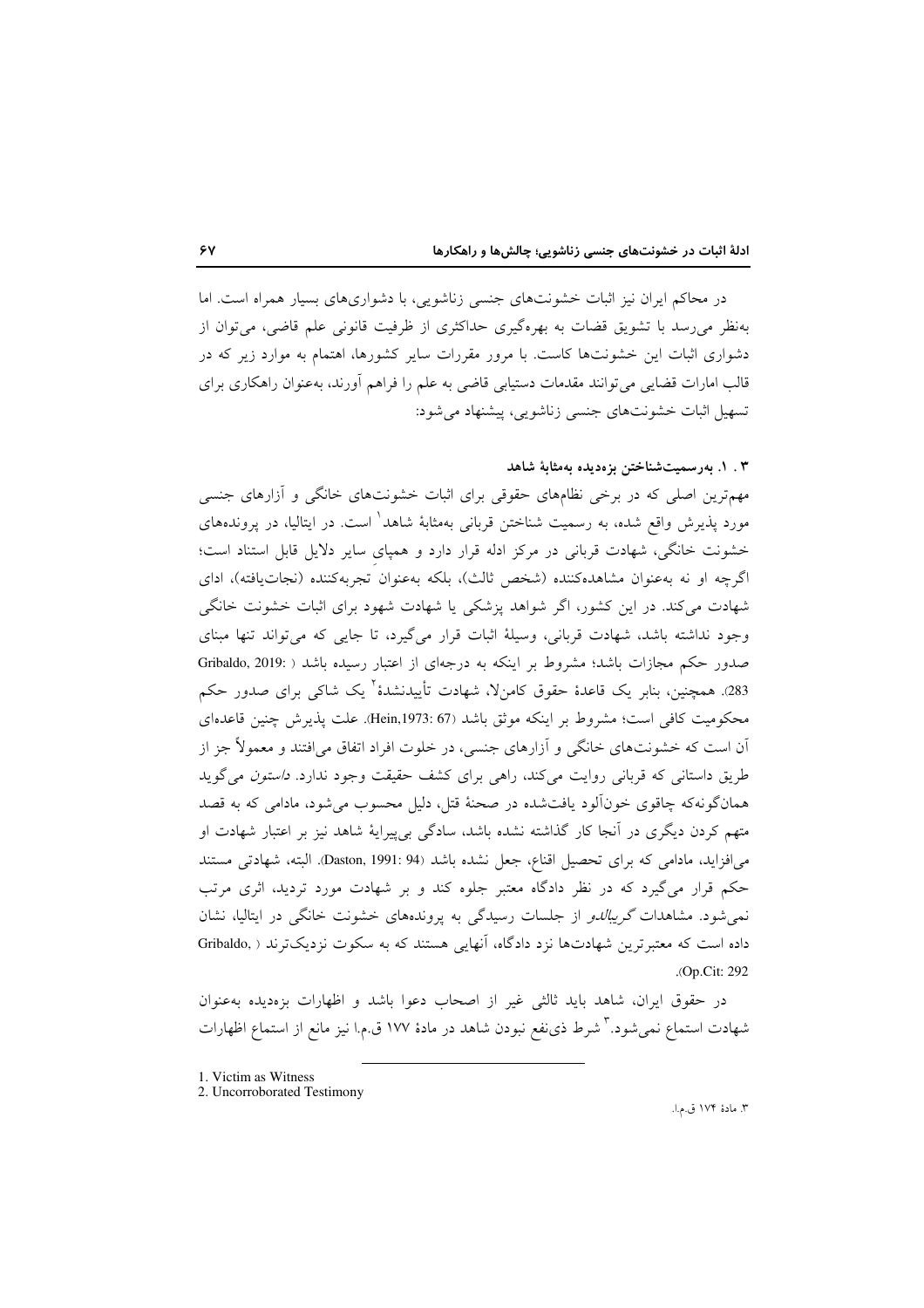ر داندست متقاس کرد.<br>روالطالبات متقاقل کفرکر و جرم شنگ دودهٔ ۵۱، شعادهٔ ۱، بعاد و تابستان ۱۴۰۰

قرباني در قالب شهادت است. بنابر قاعدهٔ فقهي «انتفاءالتهمهٔ»، شهادت دادن كسي كه از شهادت خود نفعی میبرد، پذیرفته نیست (سجادی و همکاران، ۱۳۹۹: ۶۲). اما، گسترهٔ وسیع امارات قضایی که می توانند مستند علم قاضی قرار گیرند، این آزادی عمل را در اختیار قضات قرار میدهد تا به اظهارات بزهدیده، در فرض اعتبار (نه بهعنوان شهادت، بلکه بهعنوان امارهای قضایی)، ارزش اثباتی اعطا کنند. یکی از قضات گفته است: «*در مورد این جور وقایع خصوصی، دلیل و شاهد خواستن از* شاکی، غیرمنطقیه؛ اما شمه ای از صحبتهای خود زن کمک می کنه بفهمیم حرفهاش راسته یا دروغ. اینا دیگه شگرد قضاییه که با تجربه بهدست میاد. مثلاً زنبی که حجب و حیا داره، برای بیان مسائل جنسی، مِن مِن میکنه؛ نگاهش رو از من میگیره و به زمین خیره می شه؛ موقع یادآوری وقایع، صورتش مضطرب می شه و دستهاش می لرزه؛ مرتب مکث می کنه تا برای بیان منظورش، الفاظی رو پیدا کنه که بار جنسی کمتری داشته باشه؛ بعیده که دروغ بگه ... مواردی بوده که زن هیچ مدرکی نداشته، اما من براساس حرفهای خودش و زبان بدنش، حکم صادر کردم و مستند حکمم رو هم نوشتم علم قاضی؛ جوړې هم محکم استللال کردم که در تجدیدینظر نقض نشده».

البته، باید اضافه کرد که منظور از به رسمیت شناختن بزهدیده بهمثابهٔ شاهد، تنزل جایگاه و قرار دادن وی در ردیف شهود نیست، بلکه اقدامی در راستای تأمین بیشتر منافع اوست. توضیح آنکه، با پذیرش این دیدگاه، اظهارات خود بزهدیده نیز از حالت روایت صرف، خارج شده و به مانند اظهارات شهود، ارزش اثباتی پیدا میکند و حتی می تواند مستند صدور حکم قرار گیرد. اگرچه قائل شدن چنین جایگاهی برای بزهدیده، با مقام رفیعی که عدالت ترمیمی و فرایندهای میانجی گرانه به وی اعطا میکنند، قابل قیاس نیست، در رسیدگیهای نظام عدالت کیفری، همین اندازه اعتبار بخشیدن به اظهارات بزهدیده نیز می تواند رضایت خاطر وی را بههمراه داشته باشد.

۳. ۲. مشارکت خبرگان در احراز آسیبهای روانی در کشورهایی که از نظام اقناع وجدانی (اعتقاد درونی) قاضی پیروی میکنند، شهادت خبرگان ٰ، جایگاه ویژهای دارد. در این نظام، اصل آزادی دلیل حاکم است و قاضی میتواند به هر دلیلی که سبب اقناع وجداني او شود، استناد كند؛ مگر بهنحو غيرقانوني تحصيل شده باشد (حالقي، ١٣٨٧: ۳۹۷). ازاین رو در برخی کشورها مانند آمریکا، برای اثبات جرائم فاقد آسیبهای جسمانی نظیر خشونتهای خانگی و آزارهای جنسی، شهادت خبرگان (متخصصان تشخیص سلامت یا آسیب روانی)، استماع می شود. در این پروندهها، شهادت خبرگان از دو جنبه ارزش اثباتی دارد: ۱. تأیید اعتبار شهادت شاک<sub>ی</sub> و ۲. تأیید بزهدیدگی شاکی. در مورد نخست، روانپزشکان و روانشناسان

1. Testimony of Experts

۶۸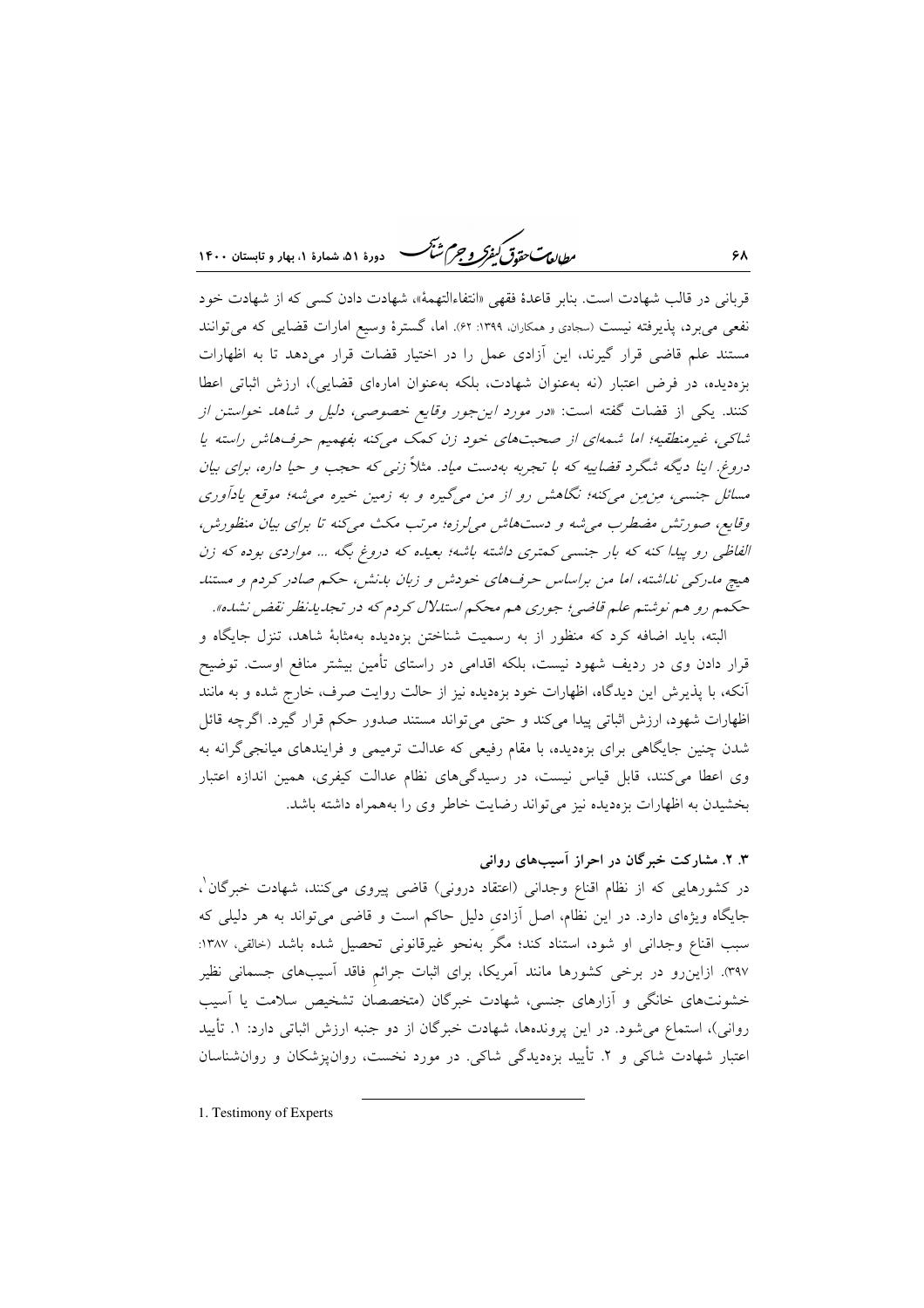فراخوانده می شوند تا با ارزیابی رفتار و گفتار شاکی در دادگاه، شهادت دهند که آیا او حقیقت را میگوید یا داستانی ساختگی را بازگو میکند، زیرا وقتی تنها دلیل موجود در پروندهای، شهادت قربانی باشد، مهمترین موضوع، تأیید حقیقتگویی اوست که تشخیص این امر در حیطهٔ علوم روانشناختی قرار دارد. البته، متخصصان فقط میٍتوانند نتیجهٔ معاینات خود را به دادگاه بگویند و نمیتوانند نتیجهگیری کنند که شاکی باید باور شود یا نه؛ چون این، وظیفهٔ هیأت منصفه است (Hein, Op.Cit: 71). در مورد دوم، از روان پزشکان و روان شناسان خواسته می شود تا با تعیین آسیبهای روانی که در نتیجهٔ خشونت جنسی بر قربانی تحمیل شده و ممکن است آشکار نباشند، به دادستان در اثبات عناصر مختلف جرم (مانند فقدان رضایت) کمک کنند (Seelinger,Op.Cit: 39). این متخصصان با شناختی که از نشانههای آسیبهای روانی ناشی از خشونتهای جنسی دارند، از طريق مطابقت دادن ويژگي هاي رواني شاكي با اين نشانهها، شهادت مي دهند كه آيا او واقعاً قرباني خشونت جنسي مورد ادعا شده است يا خير (Block, 1990: 313). علت يذيرش چنين شهادتي، اعتبار یافتههای علمی دربارهٔ آسیبهای روانی خشونتهای جنسی است که با عنوان «سندروم ترومای تجاوز <sup>(</sup>» شناخته می شود. این اصطلاح نخستینبار توسط *بورگس* در سال ۱۹۷۴ ابداع شد. منظور از این سندروم، الگوی پاسخ اضطرابی قربانی به فعالیت جنسی اجباری و بدون رضایت است که شامل واکنشهای جسمی، روانی، رفتاری و شناختی او می شود (Burgess, 1974: 97.

در حقوق ایران، شهادت خبرگان دربارهٔ آسیبهای روانی، بهصراحت بهعنوان یکی از ادلهٔ اثبات خشونتهاي جنسي معرفي نشده است، اما استماع آن ممنوعيتي هم ندارد. به موجب تبصرهٔ مادهٔ ۲۱۱ ق.م.ا، نظریهٔ کارشناس میتواند مستند علم قاضی قرار گیرد و مادهٔ ۱۵۵ ق.آ.د.ک مقرر میدارد: «هر گاه بازیرس، رأساً یا به تقاضای یکی از طرفین، انجام کارشناسی را ضروری بداند. قرار ارجاع امر به کارشناسی را صادر میکند». بنابراین، در مواردی که خشونتهای جنسی زناشویی، آسیبهای جسمانی از خود بر جای نگذاشتهاند یا آسیبهای ایجادشده با مرور زمان رنگ باختهاند، اخذ نظریهٔ کارشناسی خبرگان میتواند به قاضی در احراز وقوع خشونت یاری رساند. در این باره، روانیزشکان و روانشناسان مصاحبهشونده، همگی اتفاق $i$ نظر داشتند که بر پایهٔ روشهای علمی، هم میتوان ابتلای مرتکب خشونت به اختلالات روانی یا انحرافات جنسی را تأييد يا رد كرد و هم ابتلاى قربانى به PTSDْ (اختلال استرس پس از سانحه) را كه بر تجربهٔ خشونتدیدگی او مُهر تأیید میزند، احراز کرد. با این حال، بهزعم ایشان، استفاده از این روش تشخیصی در محاکم ایران رواج چندانی ندارد. یکی از روانپزشکان شاغل در سازمان پزشکی قانونی تهران گفته است: «تشخص اینکه آیا یه ز*ن، قربانی خشونت جنسی شوهرش شده یا نه،* 

1. Rape Trauma Syndrome

2. Post-traumatic stress disorder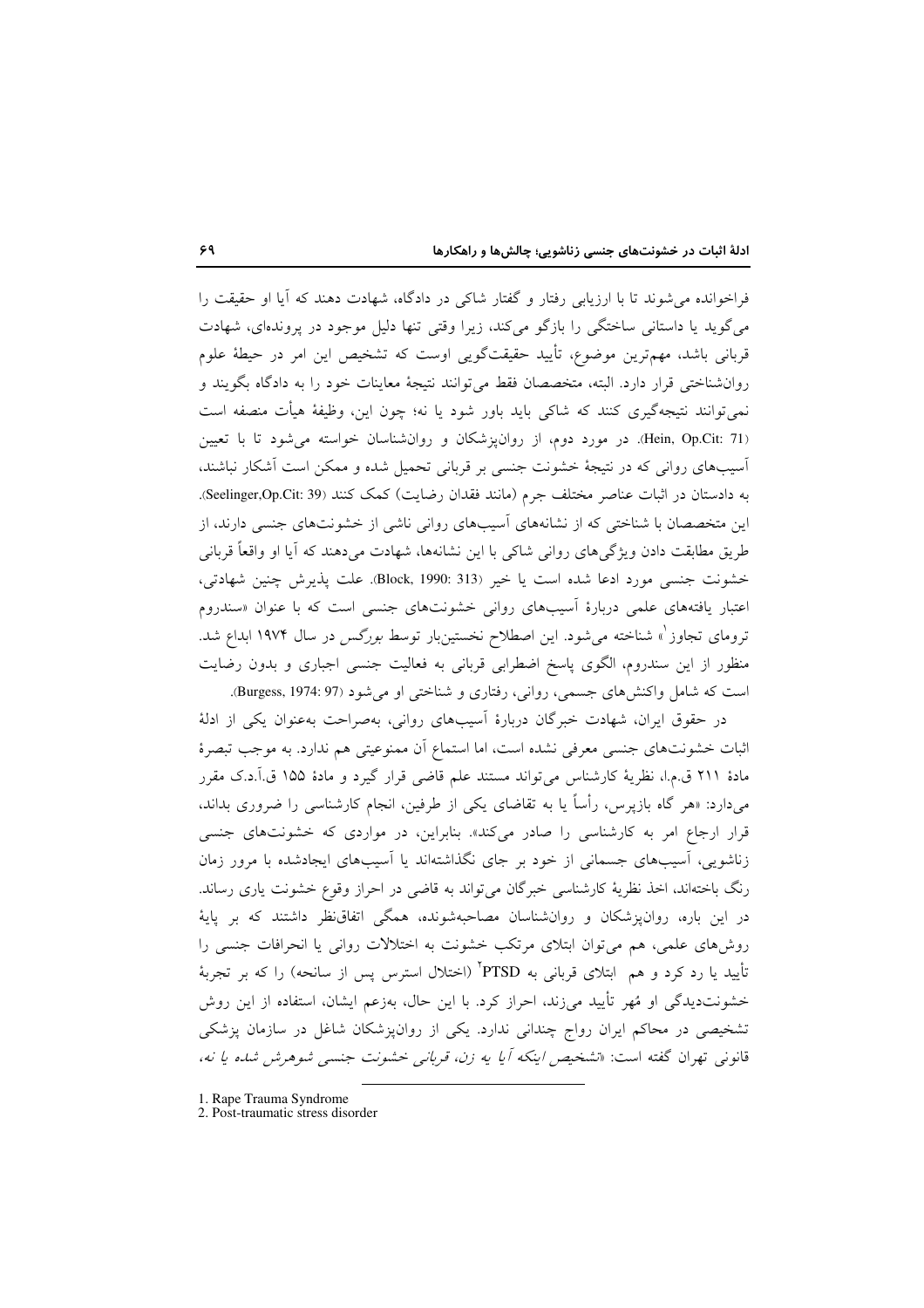*مطالعات حقوق كنفركر و جرم ش<sup>ي</sup>كر* -<br>۷ - دورهٔ ۵۱، شمارهٔ ۱، بهار و تابستان ۱۴۰۰

کار سختنی نیست و می تونیم اینو به قاضی بگیم؛ اما خب ما مأموریم و معذور. ما به هر چی که قاضی از ما بپرسه، پاسخ میدیم و قضات معمولاً قربانی (شاکی) رو برای معاینهٔ روانی پیش ما نمی فرستن ... من در مطب شخصی خودم از این قسم مراجعان کم ندارم؛ زنان خشونت دیدهای که دستشون به هیچ جا بند نیست و جز عذاب و آسیب روانی که بهشون وارد شده، مدرکی ندارن ... شايد بهتر باشه قانون اين جور استعلامات از پزشكي قانونبي رو الزامي كنه».

# ۳. ۳. پذیرش شهادت کودکان

 $\mathsf{v}\cdot$ 

از دیرباز، حاضر کردن کودکان در مراجع قضایی برای ادای شهادت، بهواسطهٔ پیامدهای منفی احتمالی آن بر سلامت روانی کودکان، محل مناقشه بوده است (Pantell, 2017: 4). اما، بهدلیل نقش حیاتی شهادت کودکان در برخی پروندهها (بهویژه کودکآزاری، خشونت خانگی و حضانت)، امکان استماع شهادت کودکان در شرایطی خاص، در برخی کشورها به رسمیت شناخته شده است. چون محل وقوع خشونتهای خانگی، منزل مشترکی است که زوجین بههمراه فرزندان خود در آن سكونت دارند، كودكان، شاهدان اصلى يا تنها شاهدان چنين حوادثى هستند. بنابراين، اطلاعات آنها منبع ارزشمندی برای کشف حقیقت بهشمار میرود (Davis, 2015: 170. در کانادا، به موجب آخرین اصلاحات قانون ادله`، کوکان زیر ۱۴ سال برای ادای شهادت صالح فرض میشوند؛ مگر خلاف آن محرز شود. شهادت این کودکان بدون نیاز به سوگند استماع میشود و اعتبار آن در هر يرونده به نظر دادگاه بستگي دارد (Westman, 2108: 71). در انگلستان نيز، قانون عدالت و ادلهٔ کیفری جوانان<sup>۲</sup>، با حذف محدودیتهای پیشین، افراد زیر سن قانونی را واجد صلاحیت ادای شهادت شناخته است. در این کشور، قاعدهٔ ثابتی در مورد حداقل سن برای ادای شهادت وجود ندارد؛ مهم آن است که کودک سؤالی را که از او پرسیده میشود، بفهمد و بدان پاسخی قابل فهم دهد (Marchant, 2016: 12).

در حقوق ايران نيز، ظاهراً ممنوعيتي در استماع اظهارات كودكان بهعنوان مطلع وجود ندارد. به موجب مادهٔ ۱۷۷ ق.م.ا، در شهادت شرعی، «بلوغ» شرط است، اما به موجب مادهٔ ۱۷۶ همین .<br>قانون، درصورتی که شاهد فاقد شرایط شهادت شرعی باشد، اظهارات او استماع می شود و تشخيص ارزش أنها در حدود امارهٔ قضايي با دادگاه است. اما، مشاهدهها و مصاحبهها نشان میدهند که رویهٔ قضایی، بهویژه در دعاوی میان زوجین، از استماع اظهارات کودکان طفره می رود. برخی قضات با بیان اینکه «درست نیست بچهها رو قاتبی دعوای یدر و مادر بکنیم»، «مردی که واسه زنش شوهر بديه، شايد واسه بچهاش پدر خوبي باشه. نبايد ذهنيت بچه رو خراب كرد»،

<sup>1.</sup> Canada Evidence Act

<sup>2.</sup> Youth Justice and Criminal Evidence Act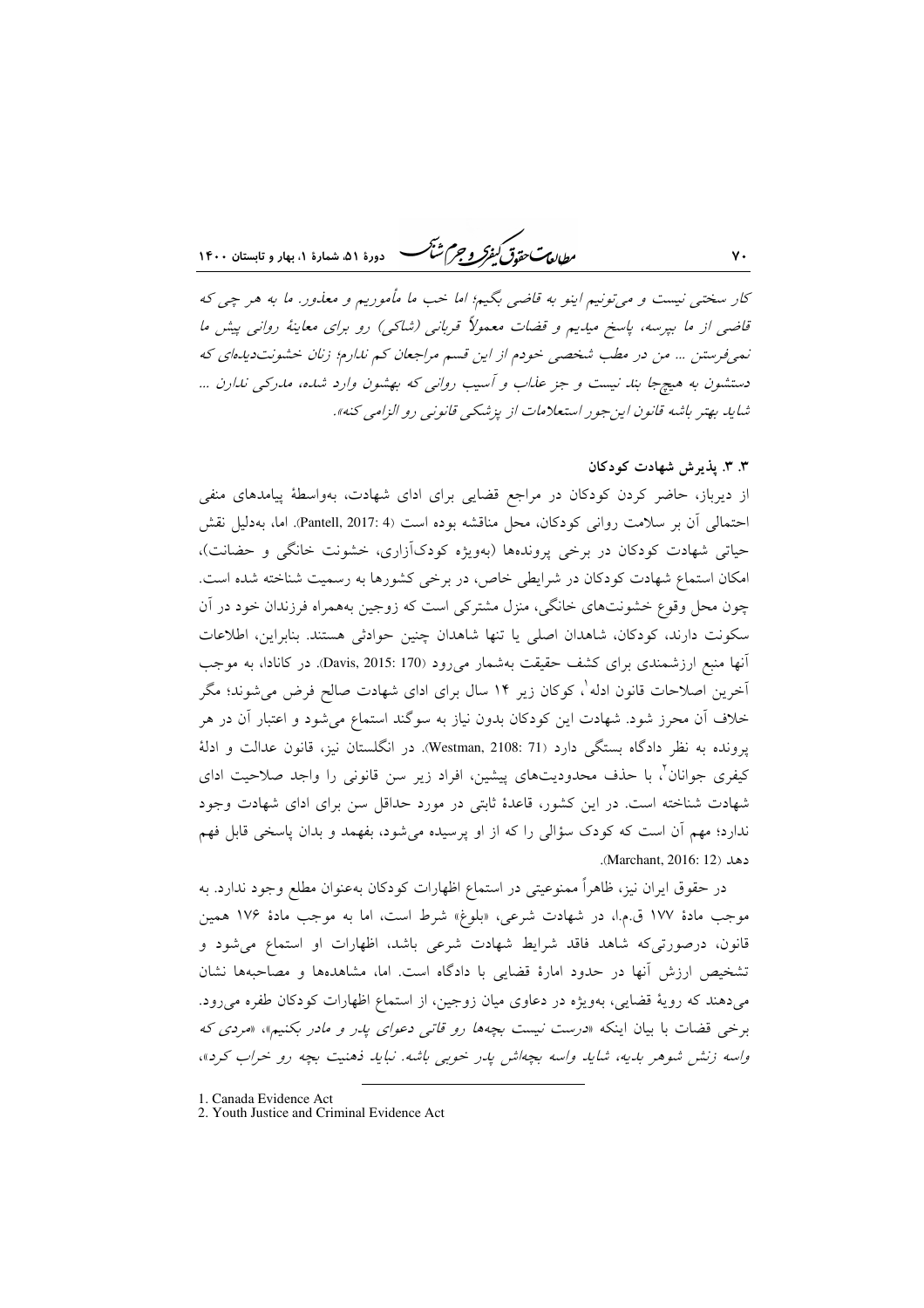«دادگاه که جای بچه نیست»، «مگه مرشه به حرف بچه، حکم داد؟!» از عدم تمایل خود به استماع اظهارات کودکان سخن گفتهاند. یکی از بزهدیدگان نیز در برابر درخواست استماع اظهارات فرزندش، با این پاسخ قاضی که «*این همه صبر کردی، دو سال دیگه هم تحمل کن، دخترت به سن* .<br>ق*انونی می رسه می تونه بیاد شهادت بده*» مواجه شده بود. این در حالی است که برخی بزهدیدگان دارای فرزند، با بیان عباراتی مشابه اینکه *«درسته بچهٔ من به سن بلوغی که قاضی می گه نرسیده، اما* اینقدر قدرت تشخیص داره که بفهمه وقتی باباش منو می بره توی اتاق و در رو قفل می کنه و اون فقط صدای گريهٔ منو مي شنوه، حتماً داره په اتفاق بدي مي فته. حداقل همين رو كه مي تونه به قاضي بگه»، خواستار به رسمیت شناختن شهادت فرزندان خود بودند.

اگرچه نمیتوان تأثیرات منفی حضور در مراجع قضایی بر ضمیر کودکان را انکار کرد، بزهدیده نیز حقوقی دارد که نباید آنها را نادیده گرفت. بهنظر می رسد با استماع اظهارات کودکان خارج از دادگاه یا استفاده از ابزارهای دادرسی الکترونیکی، می توان میان مصلحت کودکان و حقوق بزەديدگان، جمع كرد.

# ۴ . ۴. در نظر گرفتن سابقهٔ رفتارهای مجرمانه و سوء رفتارهای مرتکب

یکی از دلایلی که استناد به آن در اثبات خشونتهای خانگی در برخی نظامهای حقوقی جایگاه ویژهای دارد، «رفتارهای مجرمانه و سوءِ رفتارهای قبلی ْ» مرتکب است. یک مثال خوب در این زمینه، ایالات متحدهٔ آمریکاست. به موجب قاعدهٔ ۴۰۴ قانون فدرال این کشور در خصوص ادلهٔ اثبات'، شواهد مربوط به جرائم یا اَعمال بد گذشته، با وجود ارزش احتمالی اَنها، اگر با هدف بر اعتبار کردن متهم ارائه شده باشند، قابل پذیرش نیستند. اما، به موجب قاعدهٔ دیگری از همین قانون (قاعدهٔ ۴۰۲)، تمامی شواهد مرتبط "یذیرفته می شوند؛ مگر پذیرش آنها در موارد خاصی ممنوع شده باشد. از جمع این دو قاعده، چنین نتیجهگیری شده که در پروندههای خشونت خانگی، رفتارهای مجرمانه و سوء رفتارهای قبلی متهم در قبال هریک از اعضای خانواده ٔ، موضوعی «مرتبط» است که می توان بدان استناد کرد. برای نمونه، در کالیفرنیا، به موجب مادهٔ ۱۱۰۹ قانون ادله°، در پروندههای کیفری خشونت خانگی، شواهد مربوط به سایر خشونتهای خانگی قابل يذيرش است؛ مگر مربوط به وقايعي باشند كه بيش از ده سال از وقوع آنها گذشته است. همچنين، در نیویورک، استناد به سابقهٔ رفتارهای مجرمانه و سوء رفتارهای متهم در اثبات آن دسته از

<sup>1.</sup> Prior Charged and Uncharged Crimes and Bad Acts

<sup>2.</sup> Federal Rules of Evidence

<sup>3.</sup> Relevant Evidence

<sup>4.</sup> Domestic Violence History Evidence

<sup>5.</sup> California Evidence Code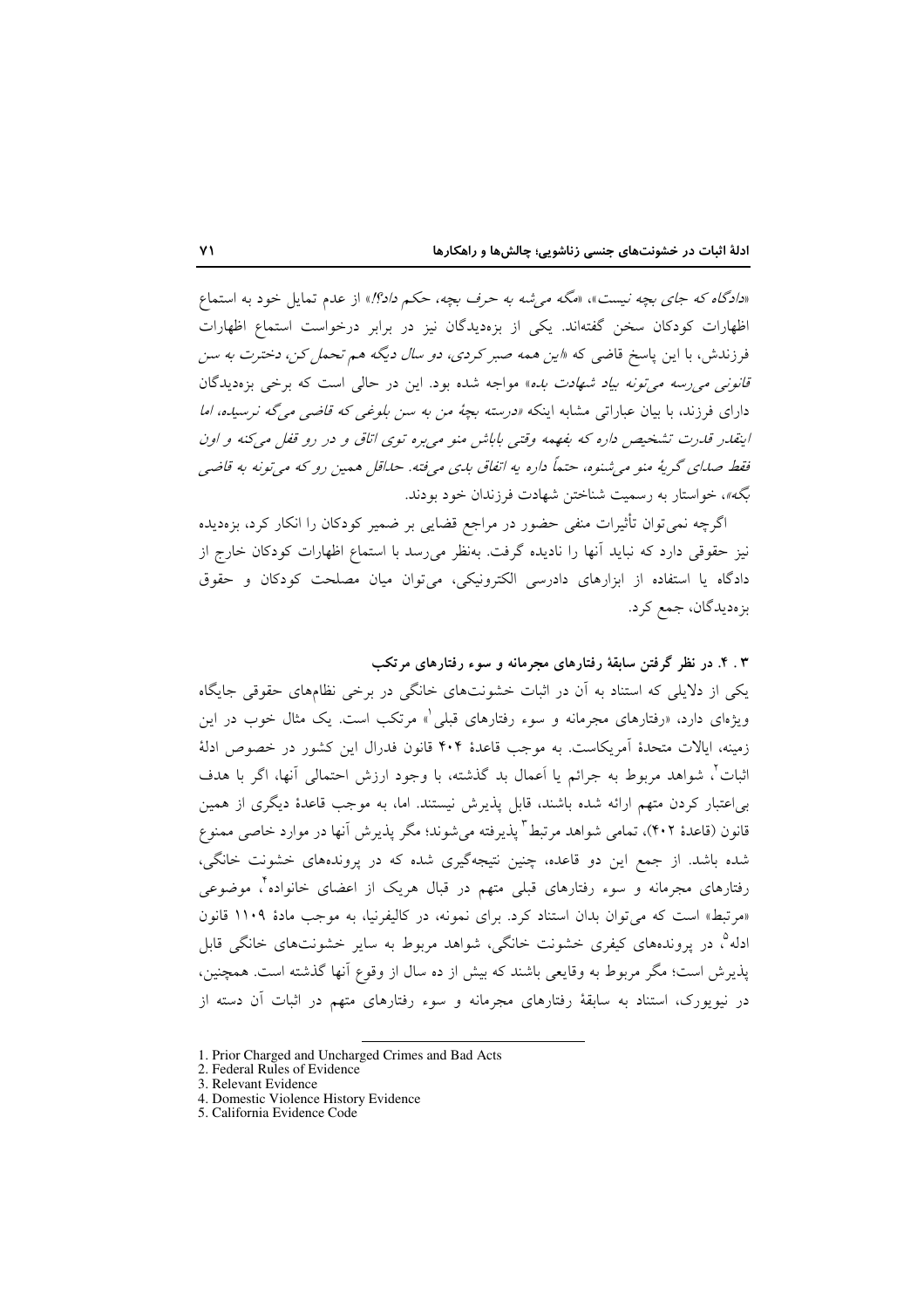طابع تحقق كنفركه وجرم شجم ۰<br>دورهٔ ۵۱، شمارهٔ ۱، بهار و تابستان ۱۴۰۰

خشونتهاي خانگي كه فاقد ادلهٔ فيزيكي و شهود عيني|ند، نقش حياتي دارد (Davis, Op.Cit:123). در این ایالت، مطابق قاعدهٔ *مالینِکس ْ*، به هر پرونده باید بر پایهٔ واقعیات موجود در آن رسیدگی کرد، نه براساس خوی مجرمانه و گرایش متهم به ارتکاب جرم؛ بنابراین، پیشینهٔ کیفری و سابقهٔ سوء رفتارهای متهم اصولاً نمی تواند مبنای صدور حکم محکومیت قرار گیرد. با این حال، دادستان اجازه دارد، نه برای اثبات خوی مجرمانهٔ متهم، بلکه برای اثبات پنج عنصر قصد، انگیزه، فقدان اشتباه، هویت و طرح کلّی ارتکاب جرم، به رفتارهای مجرمانه و سوء رفتارهای متهم در گذشته، استناد کند (2 :Jonakait, 2002). در کلورادو، ایلینویز، آلاسکا، مینهسوتا، میشیگان و میزوری نیز، استناد به ادلهٔ شخصیت ٔ و سوابق رفتاری متهم اصولاً ممنوع است، اما پروندههای خشونت خانگی از اين قاعده مستثنا شدهاند (Collins, 2015: 418). در ايالتهاي مذكور، منظور كردن سابقة متهم بهعنوان دلیل، در حوزهٔ اختیارات قاضی قرار دارد، اما یادآوری ارزش و اهمیت آن در پروندههای خشونت خانگی از وظایف دادستان است (Linsky, 1995: 77).

علت اصلی توجه به سابقهٔ رفتارهای مجرمانه و سوء رفتارهای متهم در اثبات خشونتهای جنسی زناشویی روشن است. همانگونه که *لینسکی <sup>۳</sup>* یادآور شده، قاضی و هیأت منصفه با سهولت بیشتری می توانند از شمای کلی زندگی خانوادگی و نحوهٔ رفتار زوجین با یکدیگر و عملکرد آنها در تربیت فرزندان، اطلاع حاصل کنند، درحالیکه اطلاع یافتن از جزئیات روابط جنسی زوجین، دشوار است (Linsky, 1995: 81). همچنین، همان $d$ لورکه *آورلین تخ*اطرنشان ساخته، اقدامات<sub>ی</sub> مانند تسلیم شدن و مقاومت نکردن زن در برابر خشونتهای جنسی شوهر باید در بستر خشونتها یا تهدیدهای قبلی فهمیده شود و نخستین سؤالی که باید پرسید، این است که آیا اساساً در رابطهٔ زناشویی مبتنی بر خشونت (فیزیکی، روانی و کلامی)، رضایت جنسی قابل تصور است؟! (Overlien, 2019: 5). ازاین رو آگاهی از سوابق آزارها، سوء رفتارها و تهدیدهای قبلی شوهر برای فهم بستری که خشونت در آن اتفاق افتاده است، عنصری اساسی بهشمار می رود.

در حقوق ایران، ق.م.ا و ق.اّد.ک، داشتن پیشینهٔ کیفری را در تشدید مجازات یا محرومیت از برخورداری از نهادهای ارفاقی (تعلیق تعقیب، تعویق صدور حکم، معافیت از کیفر و...) بهصراحتا مؤثر دانستهاند، اما در خصوص قابلیت استناد به سابقهٔ رفتارهای مجرمانه (و به طریق اولی، سابقهٔ سوء رفتارهای غیرمجرمانه) برای اثبات اصل جرم، ساکتاند. با این حال، با توجه به حاکمیت

- 1. Molineux Rule
- 2. Character Evidence

3. Linsky

4. Overlien

 $YY$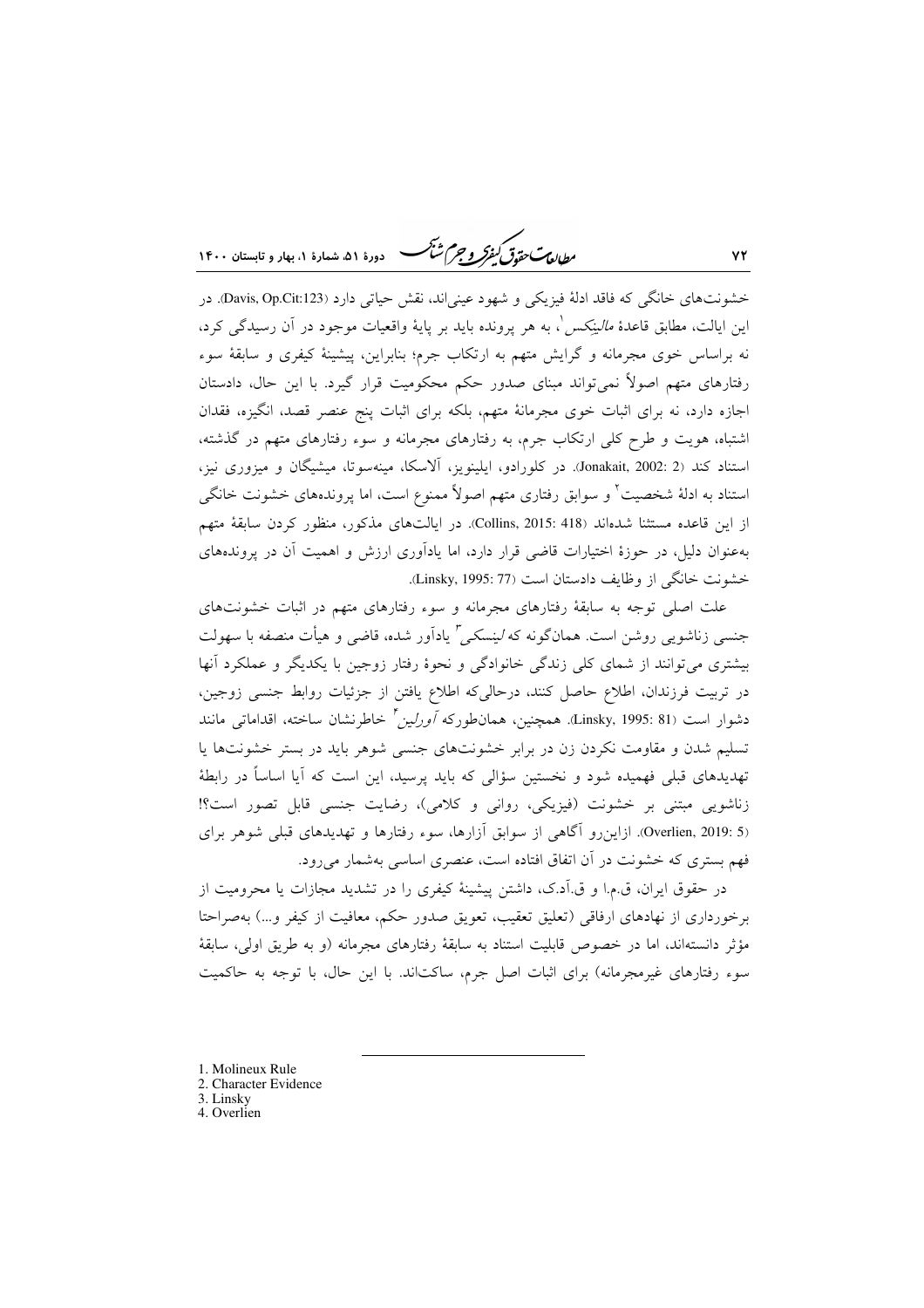قاعدهٔ «عدم حصر ْ» در امارات قضایی، هیچ ممنوعیتی وجود ندارد که قاضی چنین سابقهای را مستند علم خود در احراز وقوع خشونتهای جنسی زناشویی قرار دهد. البته، در خصوص اعتبار بخشیدن به پیشینهٔ کیفری و سوء رفتارهای مرتکب خشونت خانگی بهعنوان دلیل و مستند علم قاضی، قضات مصاحبهشونده را می توان به دو گروه تقسیم کرد: ۱. قضات جوان تر و دارای مطالعات جرمشناسانه و ۲. قضات دارای سابقهٔ بیشتر اما مقید به ظاهر قوانین. قضات گروه اخیر، با بیان اینکه «درسته گفتن علم قاضی دلیله، اما علم که ب<sub>ح</sub>دروییکر نمی شه. علمی، علمه که مربوط به همین *یرونده باشه، نه چیز دیگه» عقید*ه داشتند تا زمانی که قانون بهصراحت سوء رفتارهای پیشین یک فرد را بهعنوان دلیل به رسمیت نشناسد، استناد بدان ممکن نیست. حال آنکه قضات گروه نخست، با این استدلال که پروندههای خشونت خانگی، بهعلت ماهیت پوشیده و غیرقابل رؤیت خشونت، ادلهٔ اثبات خاص خود را می طلبند و محصور کردن چنین پروندههایی در ادلهٔ فعلی اثبات، مترادف با عدم استماع أنهاست، احراز سوء رفتار مرتكب در هر موقعيتي را امارهاي بر صحت اظهارات شاک<sub>ی</sub> می¦نگاشتند. یکی از قضات مذکور گفته است: «اصولاً ی*کی از زمینههای اصلی استناد به عل*م قاضی، پروندههای فاقد دلایل عینی و محسوس، مثل خشونت خانگیه. من خودم شخصاً به سابقهٔ رفتاری مرتکب خیلی اهمیت میدم، اما مشکل اینجاست که غالب پروندهها در دادسرا غربال میشن و بعد به دست ما میرسن. خیلی از پروندههای خشونت خانگی اصلاً به شعبه نمیان؛ چون به دست قضات تحقیقی که فقط گواهی پزشکی قانونی رو دلیل می شناسن، در دادسرا رد می شن». ازاین رو، برخی قضات دستهٔ نخست، ورود قانونگذار در این زمینه را برای جلوگیری از تشتت رویه در دادسراها و محاکم ضروری می دانستند.

## نتیجهگیری و پیشنهادها

امروزه، خشونت خانگی به یکی از مهمترین دغدغههای بهداشت و سلامت عمومی در بسیاری کشورها تبدیل شده است. به گواهی آمارهای سازمان جهانی بهداشت، بیشترین قربانیان خشونت خانگی، زنان متأهلی هستند که از سوی شوهران خود مورد آزار قرار میگیرند. در این میان، خشونتهای جنسی، بهدلیل وقوع در حریم خصوصی زوجین و دشواری اثبات أنها، بیش از سایر خشونتها مورد غفلت واقع مى شوند. يافتههاى اين پژوهش نشان مىدهد كه همراه نبودن همیشگی خشونتهای جنسی با أسیبهای جسمانی، از بین رفتن أثار خشونت با گذشت زمان، ناکارامدی ادلهٔ سنتی (اقرار و شهادت) در اثبات خشونتهای جنسی و طفرهٔ محاکم از اعتبار

١. مطابق این قاعده، امارات قضایی، محصور و محدود نیستند، بلکه ویژگیهای خاص هر پرونده تعیین میکند که امارات قضایی موجود، کدامها هستند (درویشززادهٔ کاخکی، ۱۳۹۳: ۱۸۳).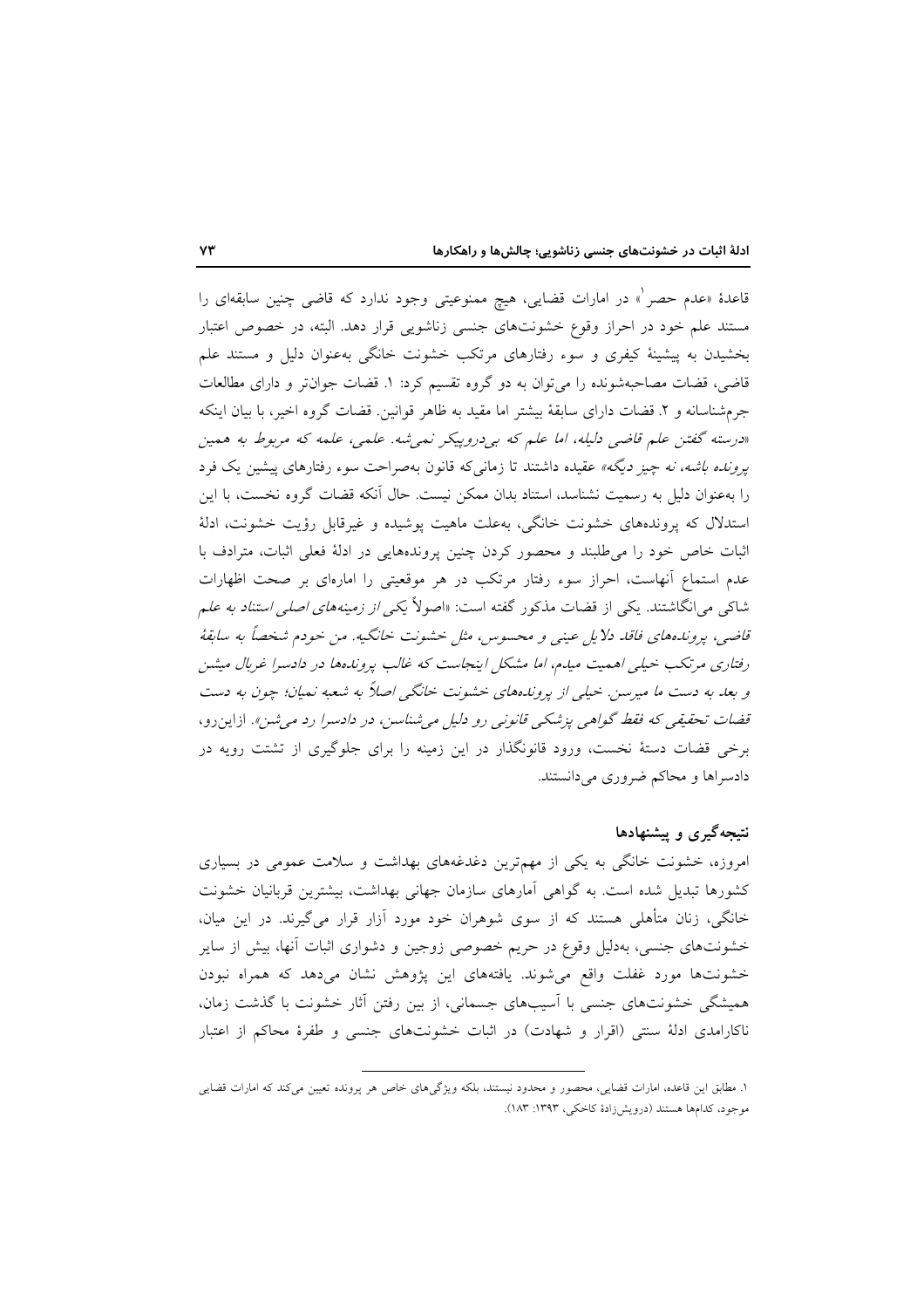مطالعات حقوق كنفركه وجرم شيحسه —<br>— دورهٔ ۵۱، شمارهٔ ۱، بهار و تابستان ۱۴۰۰

بخشیدن به ادلهٔ علمی (گواهی های پزشکی قانونی و دادههای الکترونیکی)، مهمترین عواملی اند که اثبات خشونتهای جنسی زناشویی را با دشواری مواجه میسازند. این در حالی است که طرح شکایت کیفری یا تقدیم دادخواست طلاق از سوی زوجه برای پایان دادن به خشونت جنسی در روابط زناشویی و متعاقب آن، شکست در پرونده بهدلیل دشواری اثبات، حاشیهٔ امنی را برای شوهران ایجاد میکند تا به خشونتگری خود ادامه دهند. ازاین رو حمایت از بزهدیدگان این خشونتها، نیازمند بازنگری در قوانین مربوط به ادلهٔ اثبات است.

با این حال، تا زمان اصلاح قانون، می توان با هدایت رویهٔ قضایی بهسوی بهرهگیری حداکثری از ظرفیتهای قانونی موجود، اثبات خشونتهای مذکور را تسهیل کرد. در همین زمینه، با الگوبرداری از تجربیات سایر کشورها، اهتمام رویهٔ قضایی به مواردی مانند به رسمیت شناختن بزهدیده بهمثابهٔ شاهد، پذیرش شهادت اطفال، اخذ نظریهٔ کارشناسی از روانشناسان و روان،پزشکان برای تأیید آسیبهای روانی وارد بر بزهدیده و توجه به سابقهٔ رفتارهای مجرمانه و سوء رفتارهای مرتکب، تحت لوای ظرفیت قانونی علم قاضی، بهعنوان راهکاری برای تسهیل اثبات خشونتهای جنسی زناشويي، پيشنهاد مي شود.

اگرچه این پژوهش، به مرور چالشهای اثبات خشونتهای جنسی زناشویی در محاکم و پیشنهاد راهکارهایی برای رفع آنها اختصاص داشت، مهمترین و مؤثرترین پیشنهادی که می توان برای حل وفصل مناقشات و خشونتهای خانگی از جمله خشونتهای جنسی ارتکابی از سوی شوهر مطرح کرد، بهرهگیری حداکثری از ظرفیتهای عدالت ترمیمی است. در دعاوی خانوادگی ــ بهویژه در مواردی که زوجین دارای فرزند مشترکاند ـ عدالت کیفری بدون آنکه به حل ریشهای مشکل بیردازد، ممکن است خانواده را در آستانهٔ فرویاشی قرار دهد. حال آنکه، عدالت ترمیمی که بهجای سزادهی بر رویکرد حل مسئله تمرکز دارد و بیش از آنکه بزهکارمحور باشد، بزهدیدهمحور است و به نیازهای او توجه نشان میدهد، میتواند با روشهای مسالمتآمیزتری به خشونت در خانواده پایان دهد و صلح را میان زوجین برقرار سازد. بنابراین، اگرچه در حال حاضر، بهعلت ضعف سازوکارهای عدالت ترمیمی در نظام حقوقی ما، بزەدیدگان خشونتهای جنسی زناشویی اغلب به دامان نظام عدالت کیفری پناه می برند یا چاره را در طلاق و ترک زندگی مشترک می یابند، پیشنهاد میشود با انجام پژوهشهای بیشتر، لزوم فراهم أوردن بسترهای مناسب برای کاربست سازوکارهای عدالت ترمیمی برای پایان به دعاوی خانوادگی، برای سیاستگذاران حوزهٔ خانواده توجيه شود.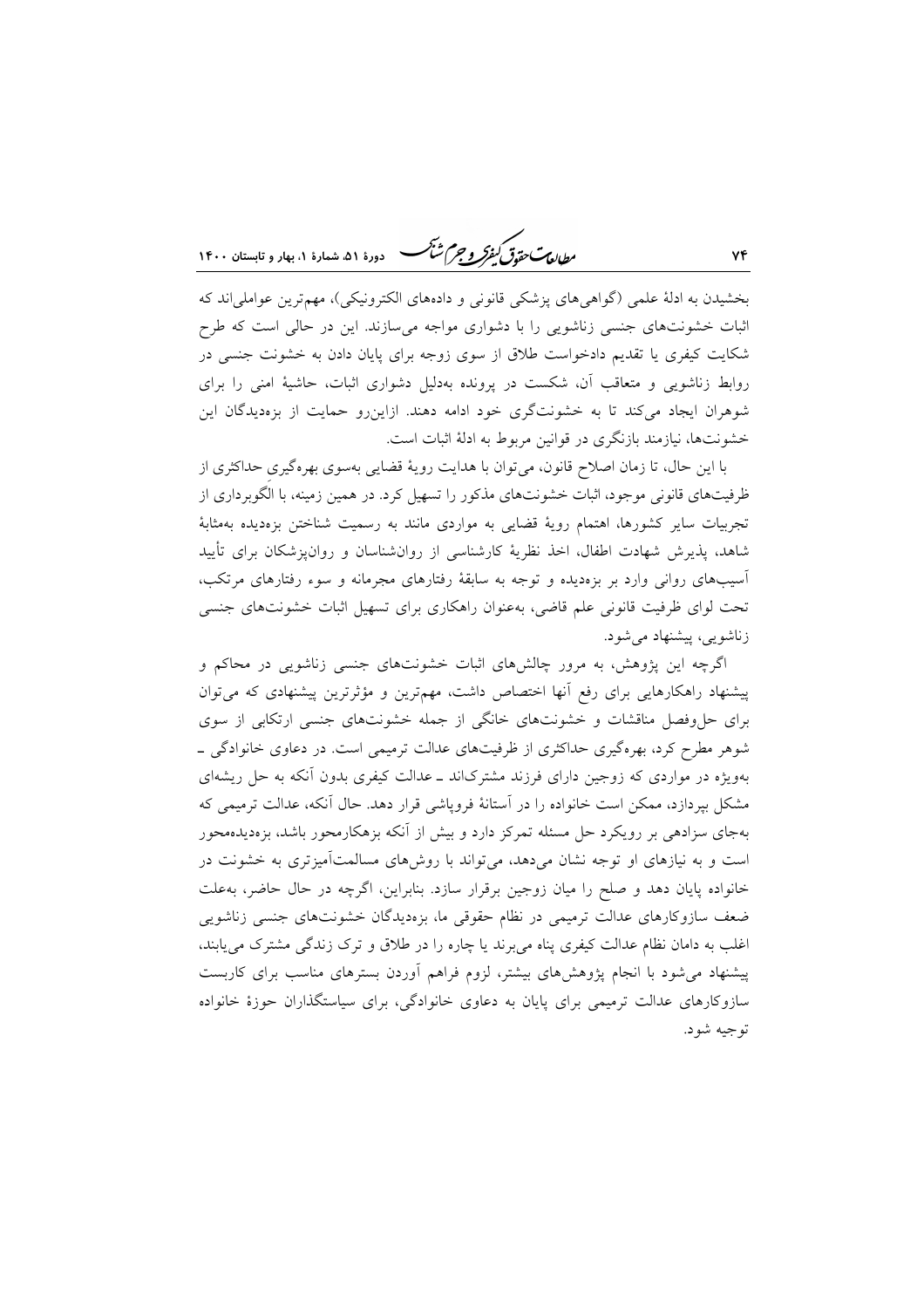| منابع                                                                                                                          |
|--------------------------------------------------------------------------------------------------------------------------------|
| الف) فارسى                                                                                                                     |
| – کتابها و مقالات                                                                                                              |
| ۱. آخوندی، محمود (۱۳۸۲). «اثبات جرائم منافی عفت از نگاهی دیگر»، <i>مطالعات راهبردی زنان</i> ، ش۲۲، ص ۱۲۹–                      |
| .\ $\cdot$ \                                                                                                                   |
| ۲. اربابی.مجاز، مصطفی (۱۳۹۰). «اعتبار اظهارنظر کارشناسی پزشکی قانونی در اثبات جرم از منظر فقه امامیه»، <i>فقه</i>              |
| پزشکی، ش ⁄او^، ص ۱۹۱–۱۵۹.                                                                                                      |
| ۳. استراوس، انسلم؛ کربین، جولیت (۱۳۹۰). <i>مبان<sub>ی</sub> پژوهش کیفی: فنون و مراحل تولید نظریهٔ زمینهای</i> ، ترجمهٔ ابراهیم |
| افشار، تهران: نشر نبي.                                                                                                         |
| ۴. بابازاده، زهرا؛ آذری، هاجر (۱۳۹۸). «حمایت از زنان بزهدیدهٔ خشونت جنسی خانگی در نظام عدالت کیفری ایران»،                     |
| مطالعات حقوق کیفری و جرم شناسی، ش ۲، ص ۲۸۰-۲۵۹.                                                                                |
| ۵. بیگی، جمال (۱۳۹۶). «جرمانگاری کتمان شهادت و چالشهای اَن در حقوق ایران»، <i>آموزههای حقوق کیفری</i> ، ش                      |
| ۱۴، ص ۱۷۲–۱۴۵.                                                                                                                 |
| ۶. تدین، عباس (۱۳۸۷). «مطالعهٔ تطبیقی مشروعیت تحصیل دلیل از طریق ضبط صدا و تصویر»، <i>فقه و حقوق</i> ، ش                       |
| ۱۶، ص ۱۲۷–۱۱۳.                                                                                                                 |
| ۷. توجهی، عبدالعلی؛ حسینی، سید حامدحسین (۱۳۹۲). «تعدد اقرار در جرائم علیه عفت عمومی»، <i>دیدگاههای حقوق</i>                    |
| قض <i>ایی</i> ، ش۳۴، ص ۳۰-۱۱.                                                                                                  |
| ۸ حسنزاده، مهدی (۱۳۹۹). «علم قاضی به خلاف واقع بودن شهادت شهود»، <i>پژوهشنامهٔ حقوق اسلامی</i> ، ش ۵۱، ص<br>$.1 - 7.$          |
| ۹. خالقی، عل <sub>ّی</sub> (۱۳۹۷) <i>. آیین دادرسی کیفری</i> ، ج۱، چ سیeهشتم، تهران: شهر دانش.                                 |
| ۱۰. –––––– (۱۳۸۷) <i>. آیین دادرسی کیفری</i> ، تکجلدی، چ اول، تهران: شهر دانش.                                                 |
| ۱۱. درویشزاده کاخکی، محمد (۱۳۹۳). «قاعدهسازی و مصداقشناسی در امارهٔ قضایی»، <i>دیدگاههای حقوق قضایی</i> ،                      |
| ش۶۸، ص ۲۰۶–۱۸۱.                                                                                                                |
| ۱۲. سجادی، صدیقه؛ کلانتریخلیل[اباد، عباس؛ متولیزادهنائینی، نفیسه (۱۳۹۹). «تأملی بر شرط «انتفاء التهمهٔ» در شاهد»،              |
| فقه و اصول، ش ١، ص ٧٤-٥٧.                                                                                                      |
| ۱۳. شاههحمدی، غلامرضا؛ تاهو، منصور (۱۳۹۳). «بررسی شیوههای پیشگیری از جرائم سایبری مبتنی بر فناوری                              |
| اطلاعات»، <i>پژوهش های اطلاعاتی و جنایی</i> ، ش۳، ص ۱۱۹-۹۹.                                                                    |
| ۱۴. قرجهلو، علیرضا (۱۳۸۹). «ادلهٔ الکترونیکی در حقوق ایران و انگلستان»، <i>تحقیقات حقوقی،</i> ش ۳، ص ۱۵۸–۱۲۵.                  |
| ۱۵. گال، مردیت و دیگران (۱۳۸۳). <i>روش۵ای تحقیق کمّی و کیفی در علوم تربیتی و روانشناسی</i> ، ترجمهٔ احمدرضا                    |
| نصر و دیگران، ج۲، چ اول، تهران: سمت و انتشارات دانشگاه شهید بهشتی.                                                             |
| ۱۶. گلدوستجویباری، رجب؛ فرهنمدفر، حیدر (۱۳۹۶). «مطالعهٔ تطبیقی ادلهٔ علمی در نظام دادرسی کیفری ایران و                         |
| انگلستان با تأکید بر جرائم علیه تمامیت جسمانی»، <i>تحقیقات حقوقی،</i> ش۷۷، ص ۲۲۸–۲۰۵.                                          |
|                                                                                                                                |
|                                                                                                                                |
|                                                                                                                                |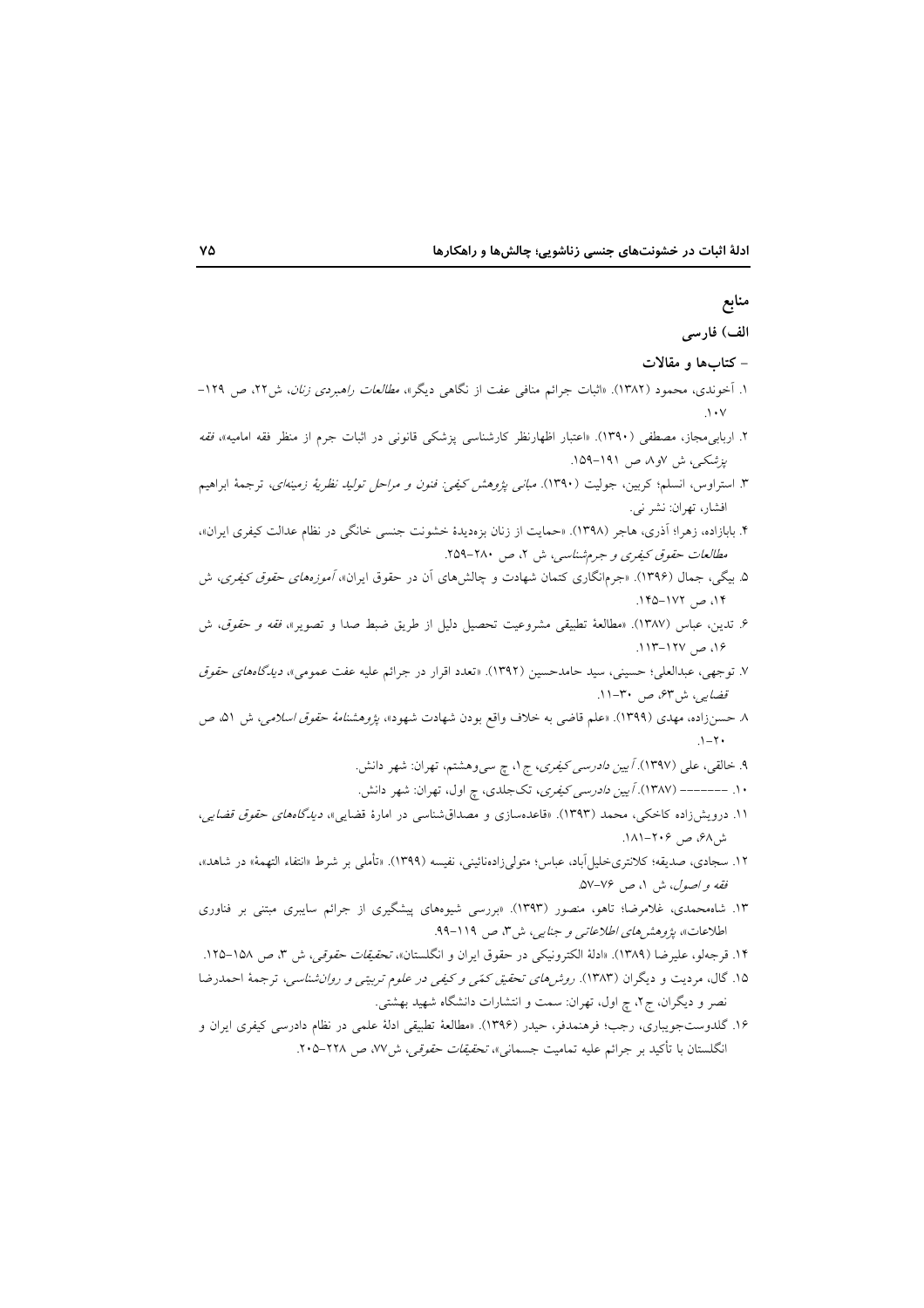*طابع<sup>ت</sup> حقوق كيفركو جرم شبك*ر \* دورهٔ ۵۱، شمارهٔ ۱، بهار و تابستان ۱۴۰۰

- قوانين

vç

- ١٧. قانون اساسي.
- ۱۸. قانون احترام به آزادیهای مشروع و حفظ حقوق شهروندی.
	- ١٩. قانون آيين دادرسي كيفري.
	- ٢٠. قانون حمايت از خانواده.
		- ٢١. قانون مجازات اسلامي.

٢٢. قانون مدني.

ب) انگلیسی

- 23. Aiken, Jane et al (2000). *Evidence Issues in Domestic Violence Civil Cases*, Family Law Ouarterly.
- 24. Backhouse, Constance et al (1984). A Comparative Study of Canadian and American Rape Law. Can.-USLJ
- 25. Bagwell-Gray, Meredith et al (2015). Intimate Partner Sexual Violence: A Review of Terms, Definitions and Prevalence, Trauma Violence & Abuse.
- 26. Block, Alan (1990). Rape Trauma Syndrome as Scientific Expert Testimony, Archives of Sexual Behavior.
- 27. Boyce, Carolyn & Neale, Palena (2006). Conducting in-depth interviews: A guide for designing and conducting in-depth interviews for evaluation input.
- 28. Burgess, Ann et al (1974). "Rape Trauma Syndrome", American Journal of Psychiatry.
- 29. Collins, Erin (2015). Evidentiary Rules of Engagement in War Against Domestic Violence, NYUL Rev.
- 30. Daston, Lorraine (1991). Marvelous facts and miraculous evidence in early modern Europe, Critical Inquiry.
- 31. Davis, Mary Rothwell et al (2015). Lawyer's Manual on Domestic Violence Representing Victim, 6th Edition, New York State Judicial Committee on Women in Courts.
- 32. DeSanctis, Lisa Marie (1996). Bridging Gap Between Rules of Evidence and Justice for Victims of Domestic Violence, Yale JL & Feminism.
- 33. DuMont, Janice et al (2006). Judicial Sentencing in Canadian Intimate Partner Sexual Assault Cases, Medicine & Law.
- 34. Falk, Patricia et al (2014). "Eliminating Vestiges of Corroboration and Resistance Requirements from Ohio's Sexual Offenses", Cleveland State Law Review.
- 35. Gribaldo, Alessandra (2019). Burden of Intimate Partner Violence: Evidence, Experience, and Persuasion, Political and Legal Anthropology Review.
- 36. Hanneke, Christine, Shields, Nancy, Marital Rape: Implications for Helping professions, Social Casework, 1985.
- 37. Hein, William et al (1974). Complainant Credibility in Sexual Offences Cases: Survey of Character Testimony and Psychiatric Experts.
- 38. Jonakait, Randolph (2002). "People v. Molineux and Other Crime Evidence: One Hundred Years and Counting", American Journal of Criminal Justice.<br>39. Joyal, Christian, et al (2015). "What Exactly Is Unusual Sexual Fantasy", Journal of Sexual
- Medicine.
- 40. Kaganas, Felicity (1990), "Rape in Marriage: Law Reform in Scotland and South Africa". International Journal of Law, Policy and the Family.
- 41. Linsky, Lisa (1995). Use of Domestic Violence History Evidence in the Criminal Prosecution: Common Sense Approach, Pace Law Review.
- 42. Little, Nicholas (2005). From No Means No to Only Yes Means Yes: The Rational Results of An Affirmative Consent Standard in Rape Law, Vanderbilt Law Review.